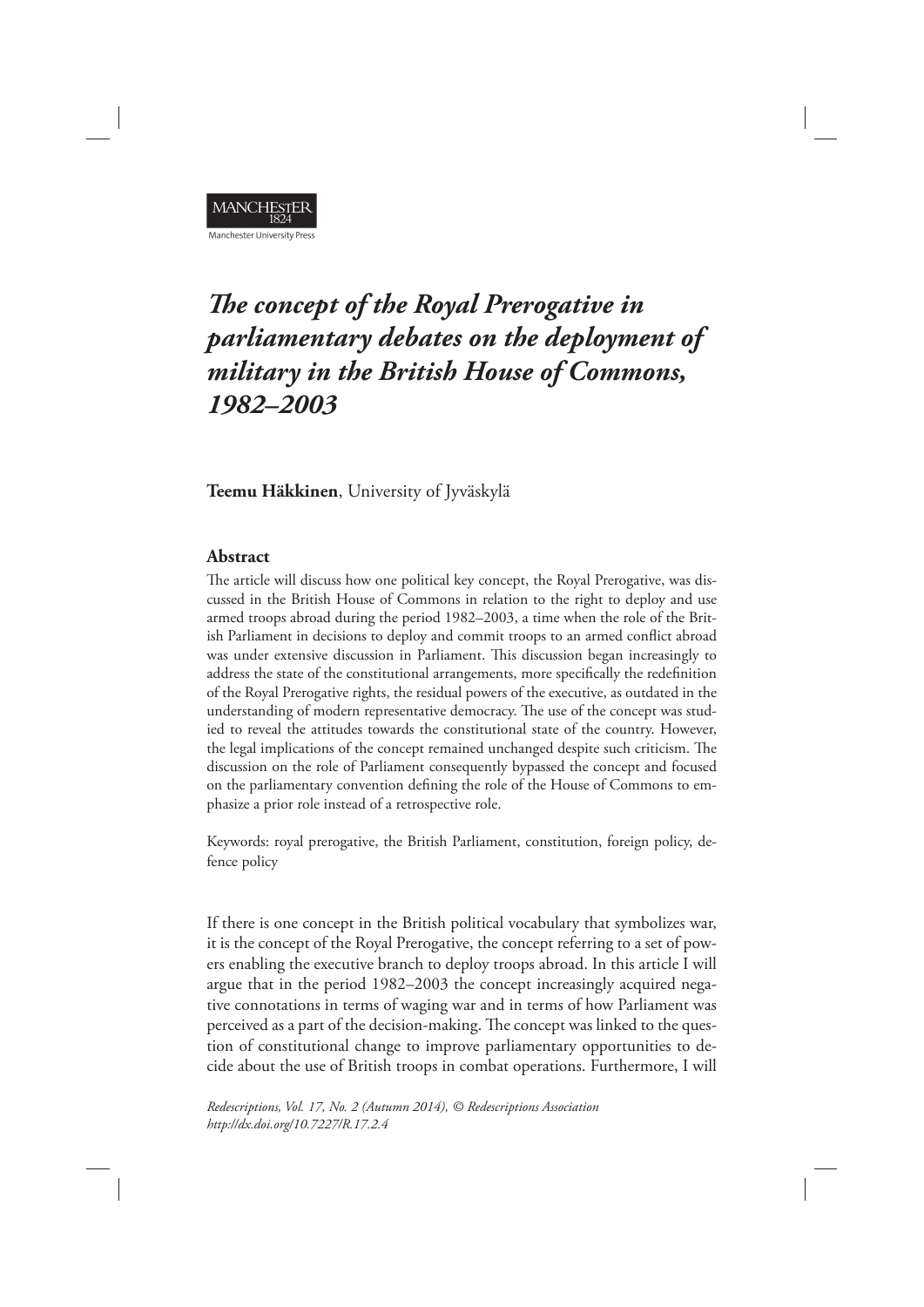also argue that the discussion of the concept did not lead to the constitutional change embedded in restricting the usage of the Royal Prerogative, and the *de facto* strengthening of the parliamentary role came about by changing parliamentary practice. As a result the concept of the Royal Prerogative was partly bypassed in the war-related political discussion.

For members of parliament (MP), only few matters may be graver than the idea of the country going to war. In the period 1982–2003 Britain participated in many conflicts. First of all, Britons waged a defensive war in the Falkland Islands in 1982 and a second war as a part of a larger coalition to stop an Iraqi aggressor from gaining benefit from its illegal occupation of Kuwait in 1990–91. Britain also participated in two major conflicts as result of the terrorist attacks against the United States in 2001. The first of these conflicts was the Afghanistan War beginning in 2001 and the second the Iraq War beginning in 2003. In addition with these, Britain participated in the war in Kosovo in 1999 as a part of a NATO operation, deployed troops to Sierra Leone and the former Yugoslavia and bombed Iraq in December 1998. Within the United Kingdom's own borders, there was a significant military deployment in Northern Ireland in order to curb violence. Perhaps the frequency of war in parliamentary politics has led to war being a rather typical decision under foreign and defence policies. As MPs have increasingly become professional politicians, war and the military have tended to become more remote from the lives of politicians. (See Riddell 1996, 84–187)

Perhaps so, but as a decision-making process, the decisions on how Britain goes to war have undergone a profound transformation, a change that casts the argument of a weakening legislative branch in a new light. (Häkkinen 2014, 264–275) As a result of this change, the British House of Commons has become a forum in which decisions to deploy troops abroad have to be authorized before an outbreak of hostilities; a radical change in the parliamentary practice compared to the situation, for example, in the 1980s. This was a result of a change in parliamentary convention, which dictates whether the House of Commons should have a chance to vote on war before or after the hostilities, and if so, whether by means of a technical or substantive motion. As late as in August 2013 this convention was reinforced, and in fact placed in the political spotlight in quite a dramatic vote over military intervention in the Syrian Civil War. The debate culminated in a division in which the Government's motion to accept its legal grounding to intervene the Syrian Civil War was rejected by a parliamentary majority with margins of 13 votes (272 in favour, 282 against). (HC Deb 29 August 2013, Vol. 566, Part No. 40, C 1551. Division No. 70)

The discussion on the role of Parliament is above all discussion on policies, but simultaneously a discussion on the constitutional positions of the legislative and the executive. At the heart of the uncodified British constitution lie the fundamental political concepts that reveal the features and principles of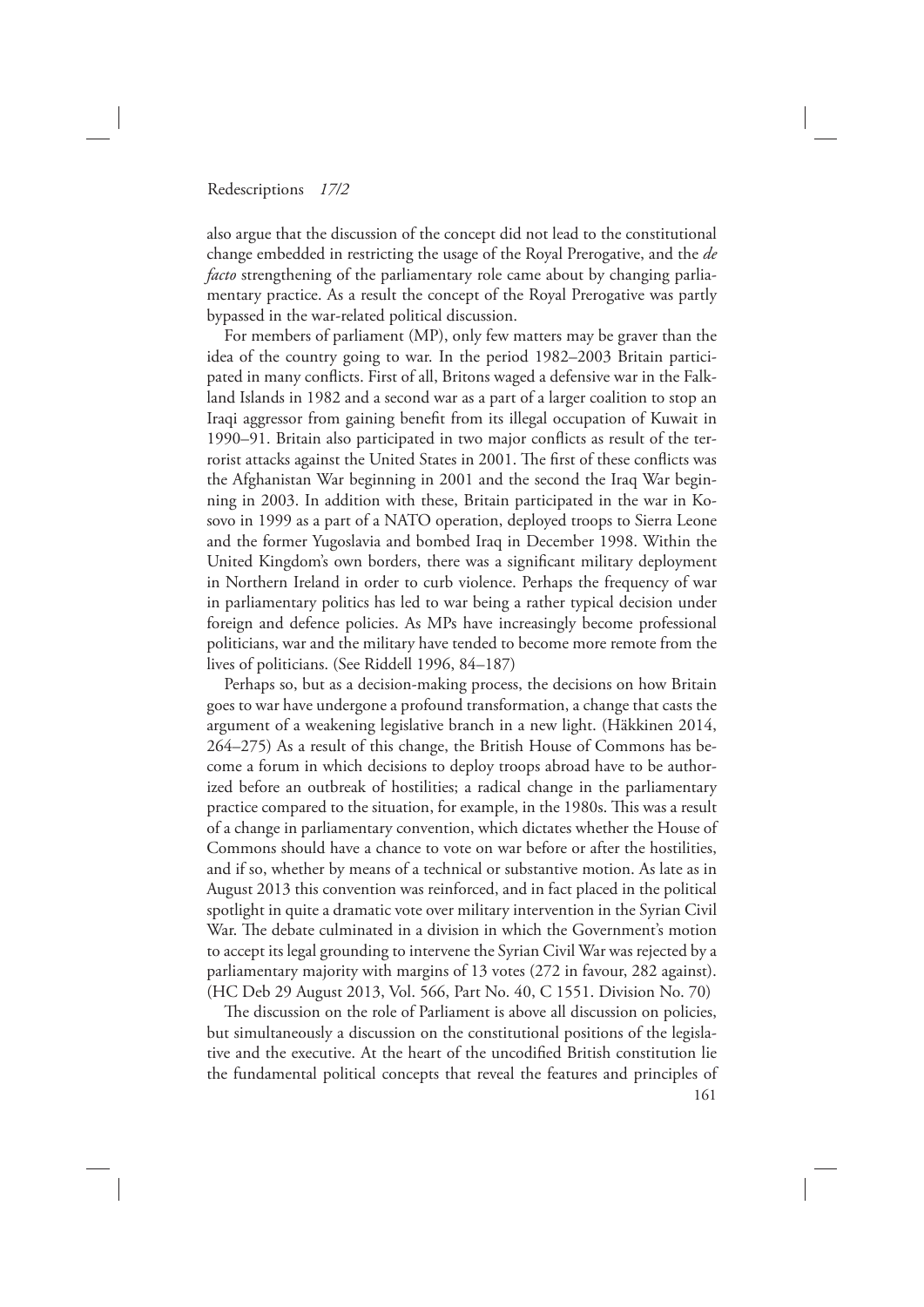the political system. The Royal Prerogative as a political key concept is the one which is addressed if the roles of different branches of power are challenged within the British political system, a part of the discussion on attitudes towards how Parliament should be able to act in decisions to deploy armed forces abroad.

The Royal Prerogative refers to the prerogatives of the Monarch, as the concept itself suggest. It is royal in nature and in contemporary Britain the Monarch continues to personally exercise certain Royal Prerogatives, such as the prerogative to grant honours, when most exercise of any Royal Prerogative right has been transferred to the Government led by the Prime Minister. However, in terms of deploying the armed forces, the Royal Prerogative relates to rather more profound issues and many of these rights are, in fact, related to the implementation of foreign policy. According to A.V. Dicey, the Royal Prerogative is a name for the residue of discretionary power that is still legally in the hands of the Crown and was, at least for Dicey, a supplementary means to actually strengthen the authority of the House of Commons. (Dicey [1915] 2010, 282; Richards 1967, 37) They were, and still are, difficult to define in a comprehensive way. (Blick 2005, 54) The Royal Prerogative defines powers between the executive and the legislature, and was both set and limited in 1689, with the passing of the Bill of Rights. The Royal Prerogative referred to a much older set of prerogatives exercised by the Monarch; for example the right to maintain a standing army was in itself considered a prerogative. The role of Parliament was defined to be that relating to taxation and as such being fundamental for both maintaining an army and going to war. (Jupp 2006, 7; Barnett 1970, 122–124) Constitutionally speaking the British political system and the underlying constitutional arrangements are consists not only of the Royal Prerogative, but of different laws and principles in addition to parliamentary conventions - it is parliamentary practice that matters as well.

In order to conduct the study, the verbatim records of the House of Commons, the lower chamber of the British Parliament in Westminster, were used to analyse the use of the concept of the Royal Prerogative during the period 1982–2003. Attention will also be paid to on other types of material if need arises, including other official publications. The material used has been digitalized and published in open access format via Internet. The database on parliamentary debates provides almost 100% coverage of the debates since the late nineteenth century and requires only limited external source criticism. However, in terms of what the sources provide, the political nature of their origins is the source of the main challenges. First I shall discuss the methodological framework used to shed light on key details of parliamentary debate, after which the attention will be directed to the empirical findings.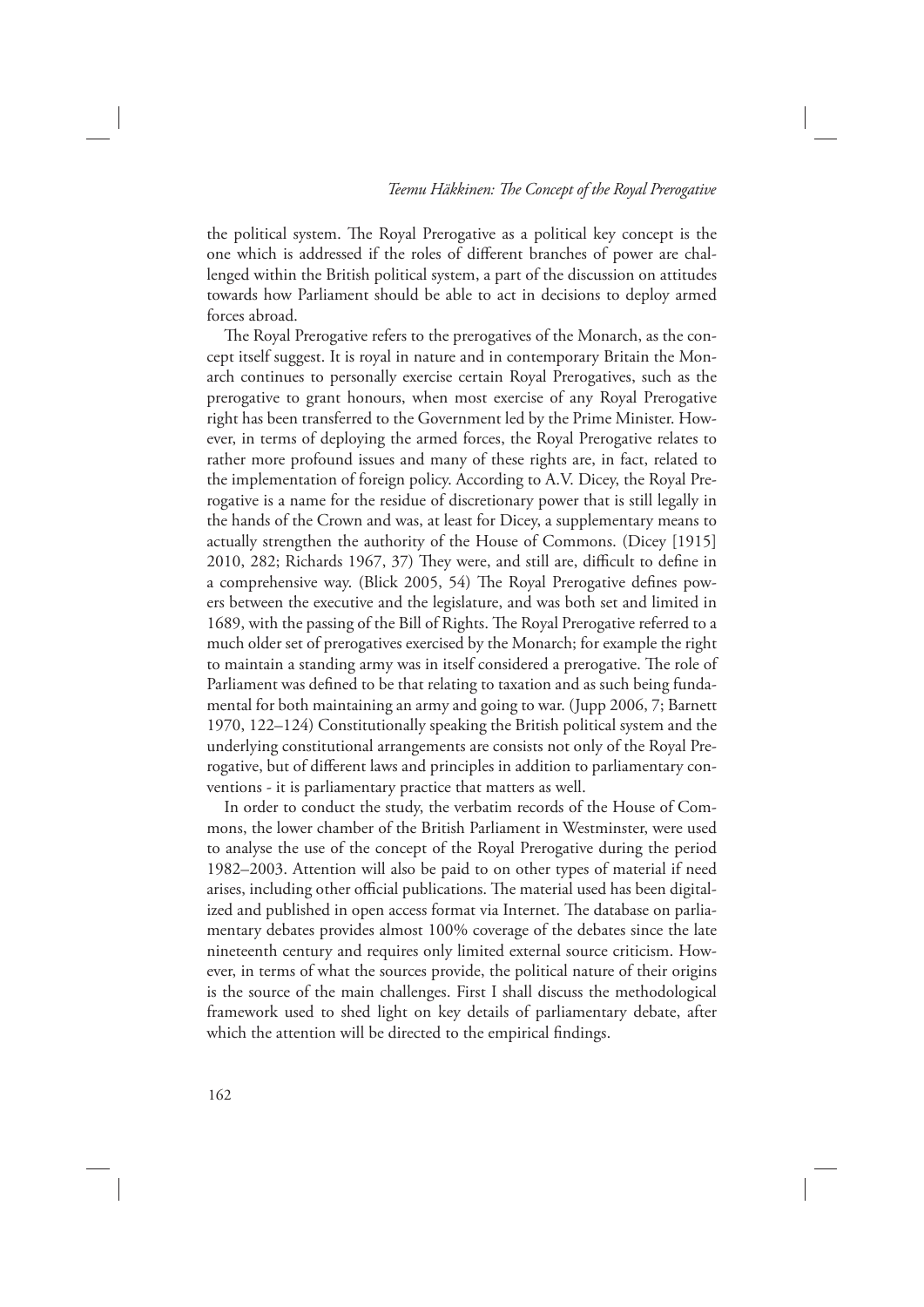#### **Methodological reflections**

Parliament as an institution emphasizes debate and in Britain the role of Parliament has occasionally been seen as controlling government through discussion. Through debate, Parliament not only carries out its legislative processes but also voices the opinions of the electorate. (Bagehot [1873] 2000, 119) Speaking goes beyond mere oratory, i.e. speaking eloquently, and focuses on debate in which political struggles are conducted through dialogue with other MPs. As Kari Palonen has argued, the distinctive feature of the parliamentary style of politics is the debate *pro et contra*, for and against issues that are representing different points of view on the matter. (Palonen 2008,  $82-103$ ; Palonen 2012, 21) In terms of making the use of language the key research theme, the attention can be focused on parliamentary discourse on specific topics. The term discourse is used not to refer to discourse analysis as such, but to discussions on certain topics that creates a discourse focusing on certain issues.

Constitutional discussion as such can be performed through *pro et contra*, but matters relating to going to war produce a different topos for political debate. A good example of a different linguistic context is that relating to the traditional perspectives on politically accepted topics: for example, when the military is at war, the electorate and the nation in general are expected to rally behind the flag and to support Government in its efforts to prosecute the war. (Lai and Reiter 2005, 256) However, speaking on political preconditions for decision-making can produce a totally different topic, more easily accepted by fellow MPs. As for constitutional discussion as general theme, the House of Commons provides a logical forum for such discussion, also from the historical point of view. (Norton 2011, 2) The actions of members of parliament, such as submitting motions or trying to force a division, are quite straightforwardly linked to their opportunities to speak on different issues. In the British case the opportunity to speak existed, in spite of certain institutionally or selfimposed restrictions, as will be discussed in the empirical section.

To locate the study of parliamentary debates as a part of the study of the deployment of the armed forces, three different modes of operation can be identified related to the uses made of Parliament and parliamentary debates. It is frequently difficult to draw clear distinctions, but these general attributes are discernible. Firstly, the debates are part of the study but carry very little meaning. The main attention is devoted to the decision-making as a whole, with the procedural aspect becoming the most essential, as in Johan Matz's (2013) study on Swedish decision-making on international armed missions. (Matz 2013, 186–201) This is an important approach as such because it focuses on the role of Parliament and provides opportunities to examine the role of Parlia-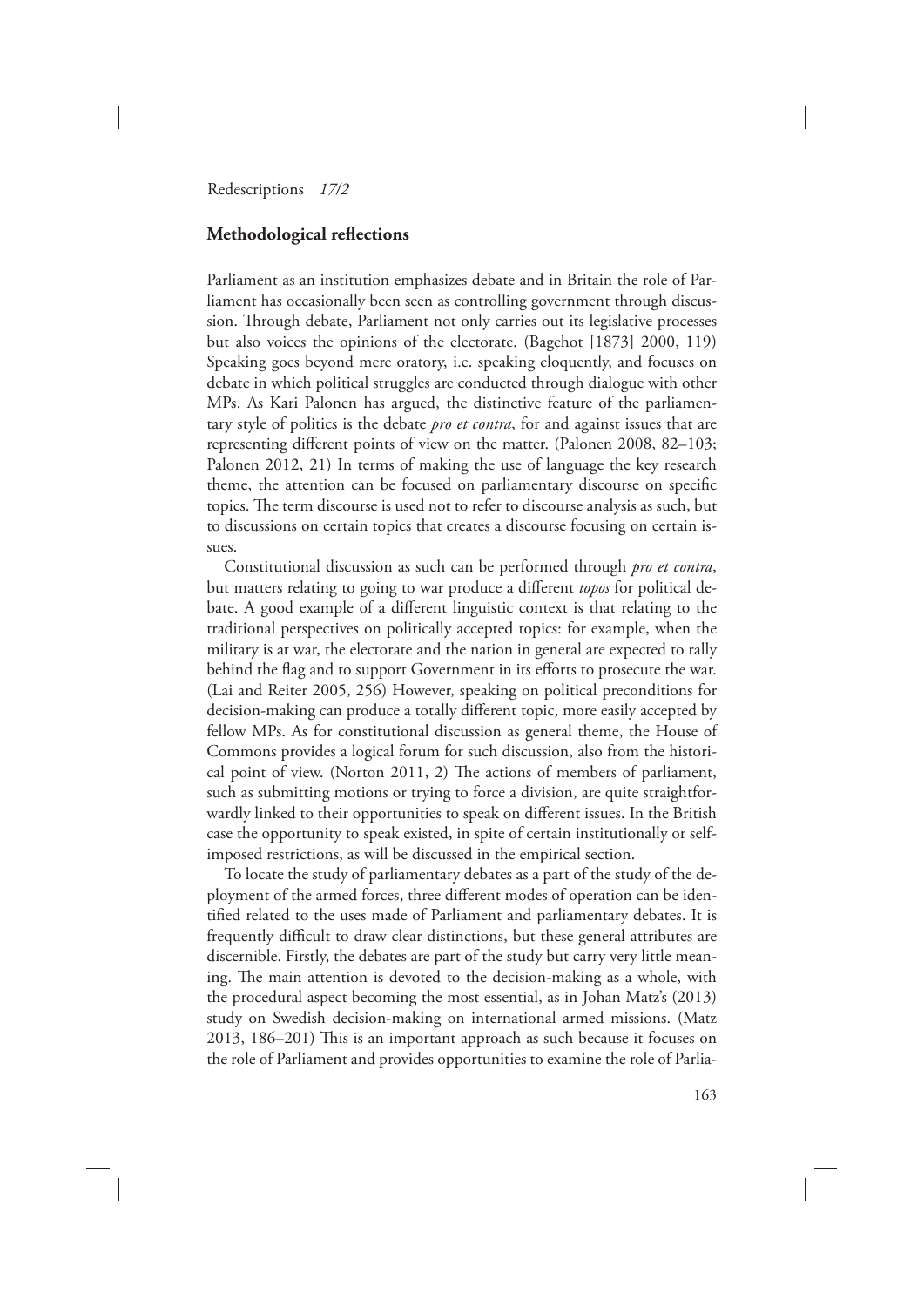ment in a comprehensive way. Secondly, the extracts of parliamentary debates are used when they include the actions of prominent parliamentarians, such as party leaders. Otherwise the analysis is based on a wider variety of sources. Nigel D. White's (2009) work is a good example of this way; another example can be found in Robert Johnson's *Congress and the Cold War,* in which attention is paid to parliamentarians in a very broad form; the debate in plenary sessions is relegated to the sidelines because of the importance of other forums for discussion and decision-making. In the third way the parliamentary debates as are taken to be the most important topic for research, as Anna Kronlund (2013) and myself (Häkkinen 2014) have done. In this third way parliamentary discourse as such is the primary focus and is used to reveal certain key perspectives on the institution studied and its members.

In parliamentary history the change in the concept has been a meaningful area to study and will probably continue to be so. The applications of conceptual history are diverse. Pasi Ihalainen, for example, used the concepts to analyse entire political communities instead of only focusing on individual thinkers. (Ihalainen 2010, 1) The use of concepts in historical study has been influenced by both the micro and macro level analysis of the history of concepts and their use in specific temporal and locational perspectives.

In this article the interest was focused on the discursive process concerning the role of Parliament, a discursive process that was related to one key concept, the Royal Prerogative. This approach stems from my doctoral dissertation (Häkkinen 2014) analysing the parliamentary discussion on the role of Parliament in decisions to deploy the military. The development of different discourses is neither straightforward nor linear, as John Pocock has stressed, but rather a complex dialogue of different patterns of language, also related to the way in which the institution as a forum for debate influences its members. (Pocock 1988, x; Pocock 1973, 28–31) The use of concepts points towards the opinions contemporary speakers considered important; as such, concepts serve more as factors of social reality and as pivots and indicators of political thought, as Reinhart Koselleck shows. (Koselleck 1996, 61–65; See also Wiesner 2012, 255–261) The decision-making on deploying troops abroad in order to, at least potentially, conduct combat operations against an opponent affords opportunities to discuss many details, from strategic objectives to relations between different countries, in addition to the discussion on more pragmatic details, such as on the troops to be deployed. If one concept is used to pinpoint this discussion, the ideas concerning that concept can be found in relation to the deployment of the military. Through means of contextualization attention was directed to how the prevailing political situation influenced the use of the concept.

164 As was discussed regarding the Royal Prerogative, the British political system has been executive oriented when it comes to the deployment of the armed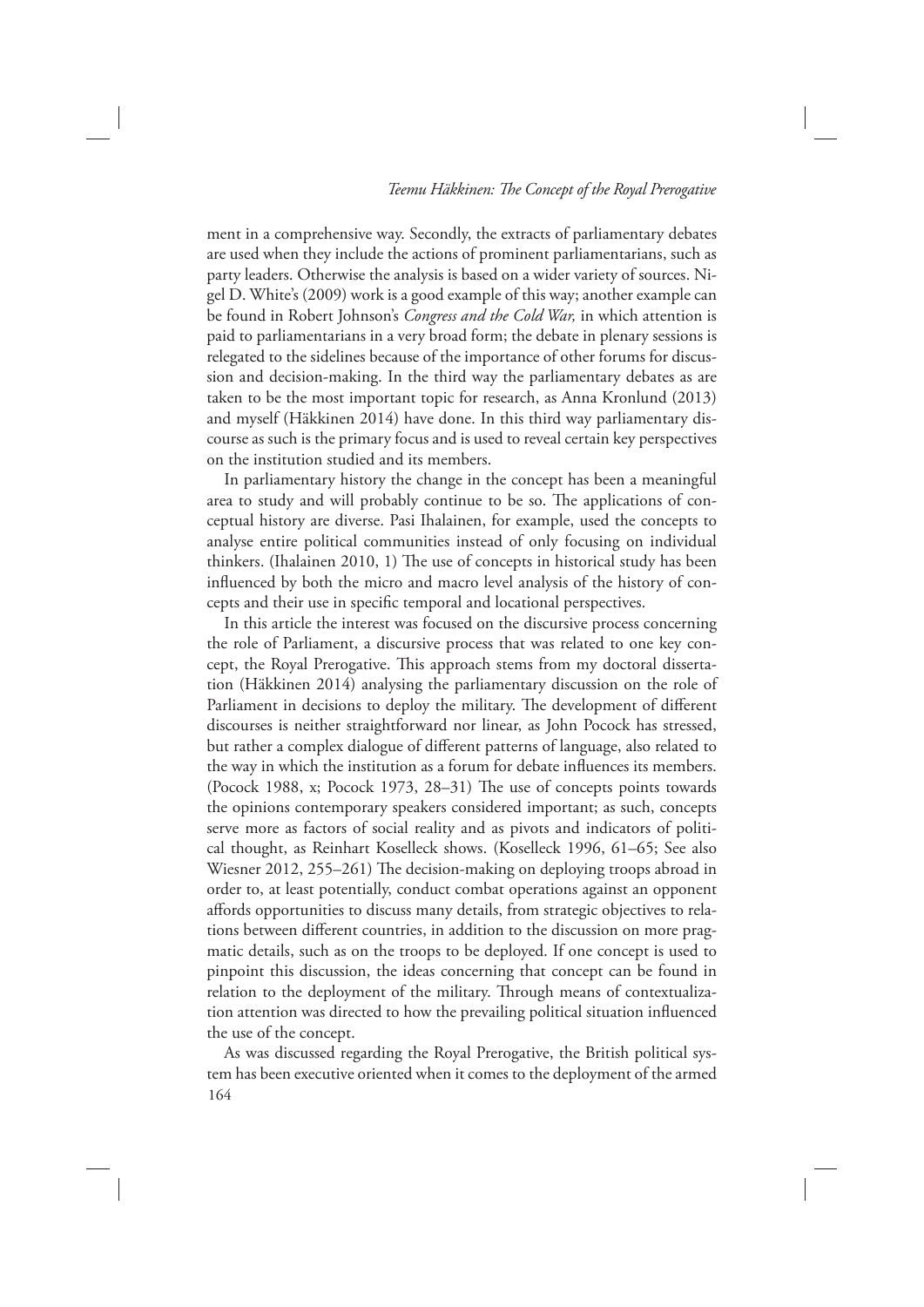forces. It has fallen to Parliament to decide on the budget and provide the support for the Government, but the modern party system has tended to support the Government in power in the House of Commons. This has effectively limited the real possibilities to challenge the Government on military operations and to challenge the budget. As was the case in the period studied, military operations are financed through an already existing emergency fund. Other moments of major parliamentary role have focused on holding the Prime Minister accountable, as can be argued to have been the case in 1940, with the resignation of Prime Minister Neville Chamberlain (Smart 1998, 215–243) or with Prime Minister Anthony Eden and his resignation in 1957 after the failed military operation in Suez. At that time surviving the vote of confidence in the House of Commons turned out merely to be a proof of the capabilities of party discipline. The lack of real support within the Conservative Party was linked to the conduct of the military operation. (Kyle [1991] 2011, 488–492) This, the way in which Parliament has been able to be a part of the decisions, has been the situation since the nineteenth century. However, in terms of the royal prerogative as the one defining the roles of the legislature and the executive, the situation has not been stable but a context-bound dynamic process.

#### The Royal Prerogative as the traditional setting

Different parts of the Royal Prerogative have been changed over the years, as, for example, when it comes to the direct influence exerted by the Crown over the administration of the army; this political discussion has also included the role of the Crown in British society. (Omond [1933] 2009, 30–33, 140–157) The discussion on the Royal Prerogative had not surfaced in previous decades, not least in relation to the use of military force. It appeared to be too radical to challenge this set of rights. For example, the Suez Crisis in 1956 led to only one occasion when a reform of the Royal Prerogative was referred to. This sole instance occurred after the crisis was over, when Prime Minister Harold Macmillan, in response to a written parliamentary question, rejected the idea of introducing reforming legislation. (HC Deb 22 January 1957 vol 563 cols. 5–6W) As Peter G. Richards noted in 1967, the use of the Royal Prerogative rights were linked to the question whether the Government enjoyed the support of Parliament. Without support, a decision to enter into hostilities without parliamentary consent could lead to a significant reduction of support. (Richards 1967, 38–39) It also seemed that the situation was considered to be rather good because there were no efforts to challenge the system. Perhaps the political discussion was happy with this fact for decades, but this point of view ceased to be accepted by the end of the 1980s.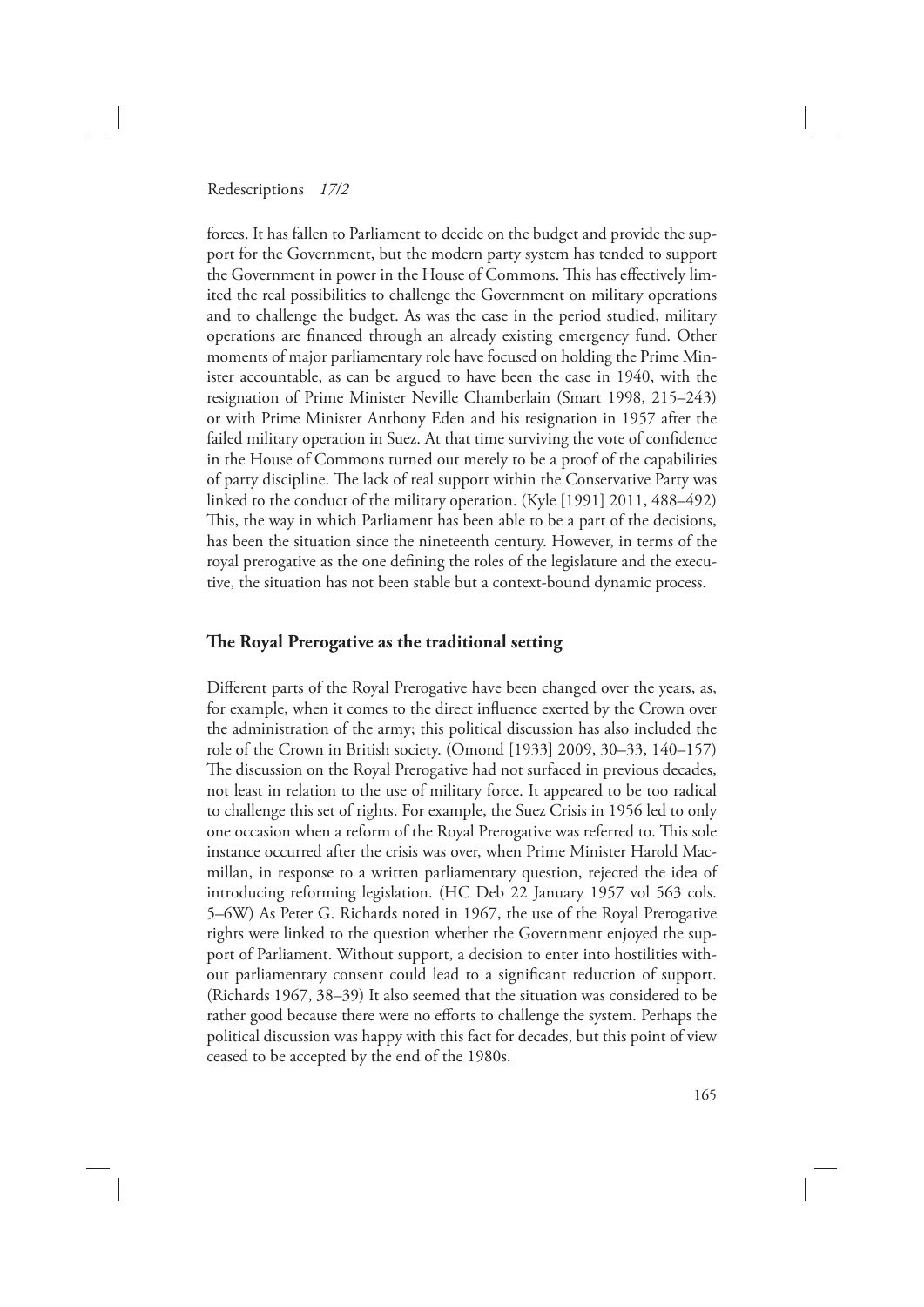To locate the discussion on this concept in the 1980s, certain main findings can be mentioned: (i) an increase in criticism by individuals of the rights underlying that concept, (ii) an increase in criticism by individuals regarding the state of the political system as a whole. A good example of this was Charter 88, an all-party group campaigning for major constitutional reform in Britain which was only partly parliamentary in nature. (Brazier 1998, 12) Thirdly (iii), the Labour Party started to redraft its agenda on the political system at the end of the 1980s. These processes were intertwined and formed a cumulative process in which the concept was discussed in terms of deploying the armed forces.

Individuals played a major part. A former member of the Cabinet, Tony Benn (Lab., Chesterham) first referred to "elected monarchy" in 1980, when he published an article in *Parliamentary Affairs*. On this occasion his main focus was on how political parties were able to dominate Parliament and how party leaders were able to dominate within parties; both issues he considered to have negative meaning in terms of Benn's understanding of democracy. (Benn 1980,  $7-22$ ) The use of the concept in the plenary debates of the Commons was infrequent and occasional without clear influences from the political context. In the House of Commons in 1981 another Labour MP, Eric Deakins (Waltham Forest Walthamstow) asked whether the Royal Prerogative could be placed under statutory authority, but this was turned down by the Government. (HC Deb 16 April 1981 vol 3 cols. 256–7W) The war in the Falklands was waged with a minimal parliamentary role and the role of Parliament was conferred to showing its support in debates. The only real challenge to the Government occurred in May 1982, when the opposition showed interest in including Parliament to diplomatic negotiations. Prime Minister Margaret Thatcher rejected this and referred to the role of Parliament as that of giving its judgment afterwards. (HC Deb 11 May 1982 vol 23 col. 597–598) During the plenary debates the Royal Prerogative was not discussed.

The war nevertheless gave reason to ask whether the Royal Prerogative and ministerial accountability provided the relevant safeguard for civil control over the armed forces, as Benn did - did the existence of the Royal Prerogative mean that the armed forces were loyal to the Crown rather than to the electorate? (Benn 1982, 51–52) To provide an overview of the political attitudes towards the concept of Royal Prerogative, the Falklands War serves as the beginning of the study because it (i) included the traditional use of the Royal Prerogative rights, (ii) did not include any major discussion on the concept itself, (iii) showed that Parliament as a whole was in a retrospective role. The Government and the Monarch exercised the powers of the Royal Prerogative that were at their disposal and Parliament provided the scrutiny. War, although this as a concept was used only in a very limited fashion, was area for the executive role.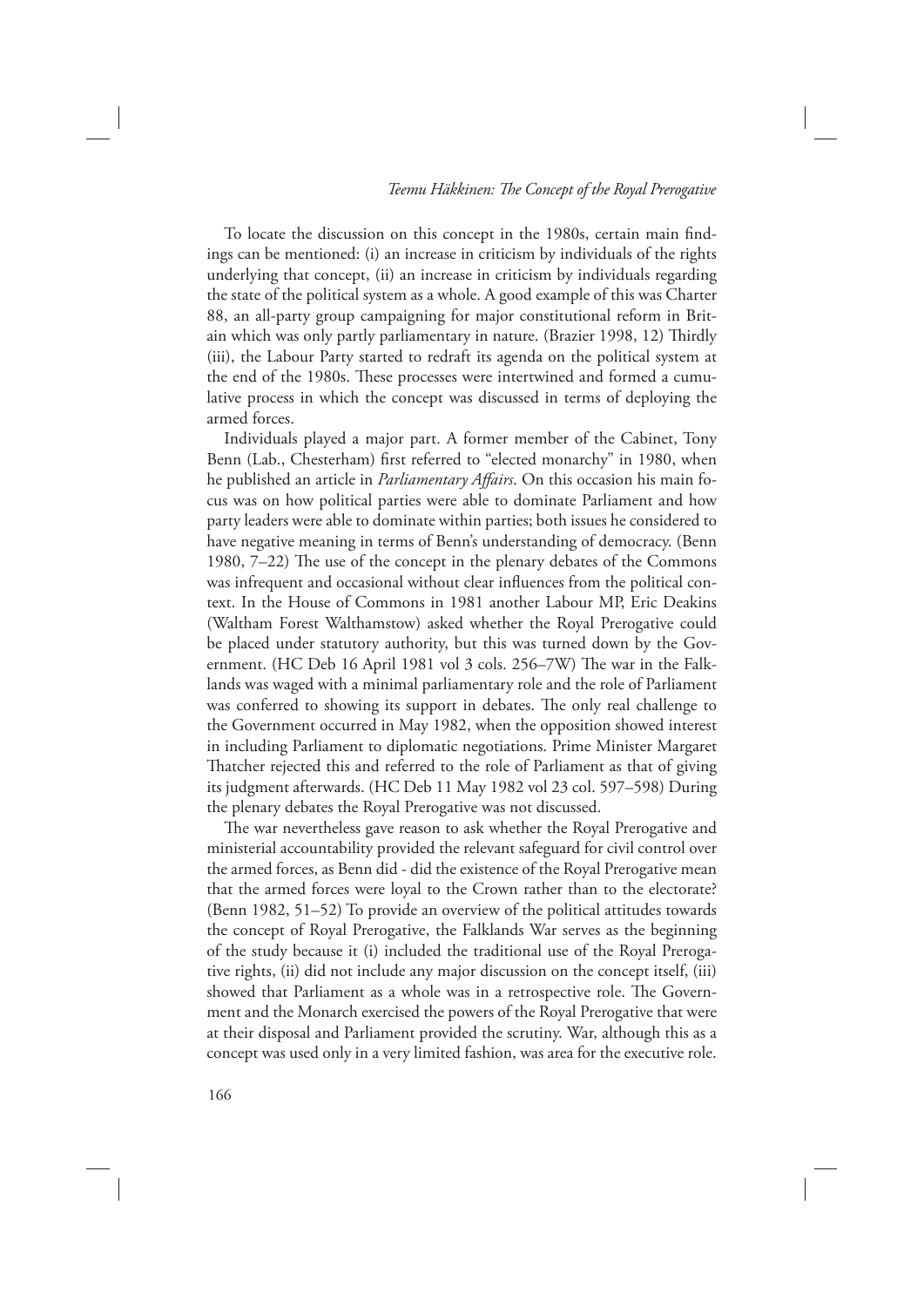What followed was that the 1980s featured problems within the British economy and various social problems, in addition to successive general election victories for the Conservative Party. As a result, the political system was critically discussed. The same applied to the concept of the Royal Prerogative. In the House of Commons in 1988, the tercentenary debate on the revolutions of 1688–89 showed the critical atmosphere prevailing in the Commons. Neil Kinnock, the leader of the Labour Party, voiced a need to further advance ideas of representative democracy in Parliament, when he called for "getting rid of residual injustices and abuses from previous ages, ancient and modern". (HC Deb 07 July 1988 vol 136 col. 1236) In the same debate Tony Benn, on the other hand, directly dubbed the Royal Prerogative simply feudal and called for statute law to restrict their control. (HC Deb 07 July 1988 vol 136 cols. 1241–1242) Public support for Benn's ideas varied, since his opinions on the royal prerogative were related to much larger issues concerning the entire political system and not only to the power rights over certain issues. However, the Royal Prerogatives as such were considered a problem. For example the right to make peace and war was listed as a problem, and a similar idea was implied regarding the presence in Britain of 30,000 US military personnel. (Corbyn HC Deb 07 July 1988 vol 136 col. 1254)

The support for Benn's position widened as the leftist members in the Labour Party established their Social Campaigning Group to exert socialist political pressure that was especially relevant in the Labour Party. As for parties, the establishment of the Liberal Democrats in 1988 to include the Liberal and Social Democratic Parties continued the agenda to reform the constitutional system; the election system especially being considered unequal. However, in 1989 it was the Labour Party that made the "fullest commitment ever to constitutional reform by either of the two main British political parties" as Rodney Brazier argues. (Brazier 1998, 98, 40) The implementation of foreign policy was also placed on the Party's political agenda, and for the first time the Labour Party adopted a positive stance on placing the Royal Prerogative rights under parliamentary control; they were planned to be subjected to a major review process. (Labour Party 1989, 56) Even this changed official attitude did not satisfy the left wing within the party, who attacked the party programme and proposed, among other matters, the total abolition of the Royal Prerogative. (Routledge 1989, 3)

## **Changed attitudes to the concept in the 1990s**

In the 1990s, the Royal Prerogative continued to raise comment in the Commons. Benn's comment on the Royal Prerogative being feudal was reiterated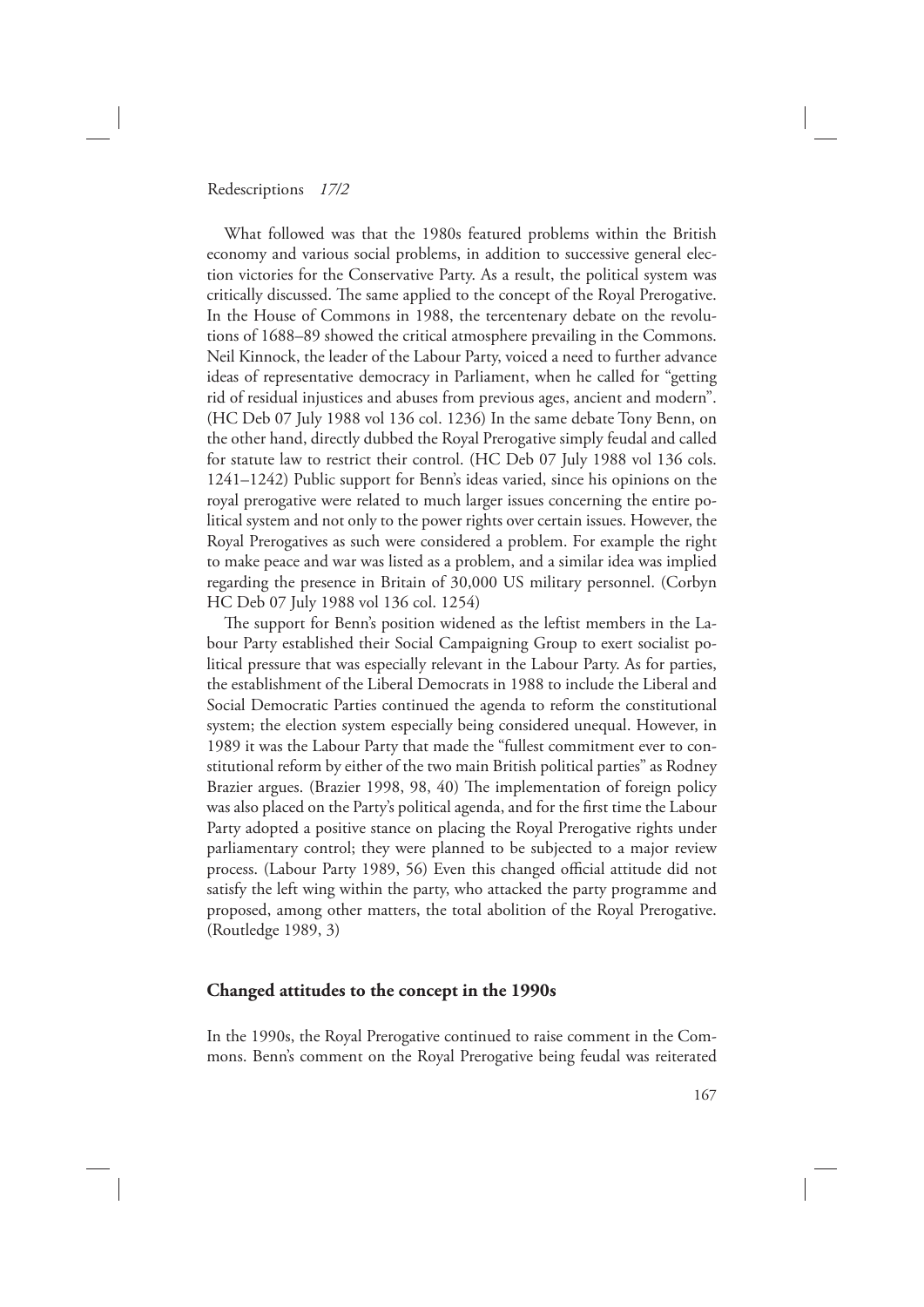during the Gulf Crisis. In January 1991 Britain went to war against Iraq because of the occupation of Kuwait, but the House of Commons was given the right to vote on the matter only after the British troops were already in action. The House had been given a technical vote over the crisis, but as such it was not an effective means to show real opposition to the war as the hostilities were known to be imminent. Benn's judgment on the nature of the vote was negative and he considered the issue to be fundamentally related to the Royal Prerogative. (HC Deb 15 January 1991 vol 183 col. 777) Taken together, the Royal Prerogative on decisions and the governmental control over the House's agenda meant that the chances of the House to vote were limited. On 21 January, when the war was on-going, the House was finally given a substantive motion on which it could have a division and to show its support for the troops in action. This, however, was far from satisfying the critical antiwar lobby. "We have had three debates on the Adjournment without substance. Today, we are having a debate without choice", Benn argued. (HC Deb 21 January 1991 vol 184 col. 23) Dubbing the Royal Prerogative anachronistic and drawing attention to how Parliament was being ignored had, as a discourse on Parliament, shifted from the way Benn had talked about the Royal Prerogative only a few months earlier. At the beginning of the Gulf Crisis, a debate in the House of Commons included an occasion in which Benn drew critical attention to the Royal Prerogative, but simultaneously denied the chance that this would be a proper situation to discuss the perceived problems of the Royal Prerogative, thereby himself restricting his opportunity to speak. (HC Deb 06 September 1990 vol. 177 cols. 774–775) As can be seen, the thrust of the criticism was against the content of the policies rather than the decision-making processes.

168 In relation to the concept being dubbed feudal, it cannot be argued that it was an example of *parasdiastole* of the concept's usage in Quentin Skinner's sense. The Royal Prerogative was more related to the stability in the political vocabulary, a set of rights that had existed for centuries. What was happening was that the concept was being redefined to refer to an outdated situation, irrelevant to the needs of a modern representative democracy. As for the criticism of the content of the policy in 1990–91, it is also important to remember that the antiwar opposition was rather small comprising only around 34 MPs as the vote on 21 January 1991 revealed. (HC Deb 21 January 1991 vol 184 cols. 111–113 Division no. 40) Nevertheless they were primarily opposed to the content of the policy. The public attack against the Royal Prerogative both as a concept and as a political element was mounted mainly by Tony Benn, who exercised considerable influence over the left wing in the Labour Party. However, there was a cumulative effect, and this influenced how individual MPs discussed the Royal Prerogative. Graham Allen, another Labour MP with an interest in constitutional issues, submitted a written parliamentary question on the control of the Royal Prerogative as the war was still on-going. The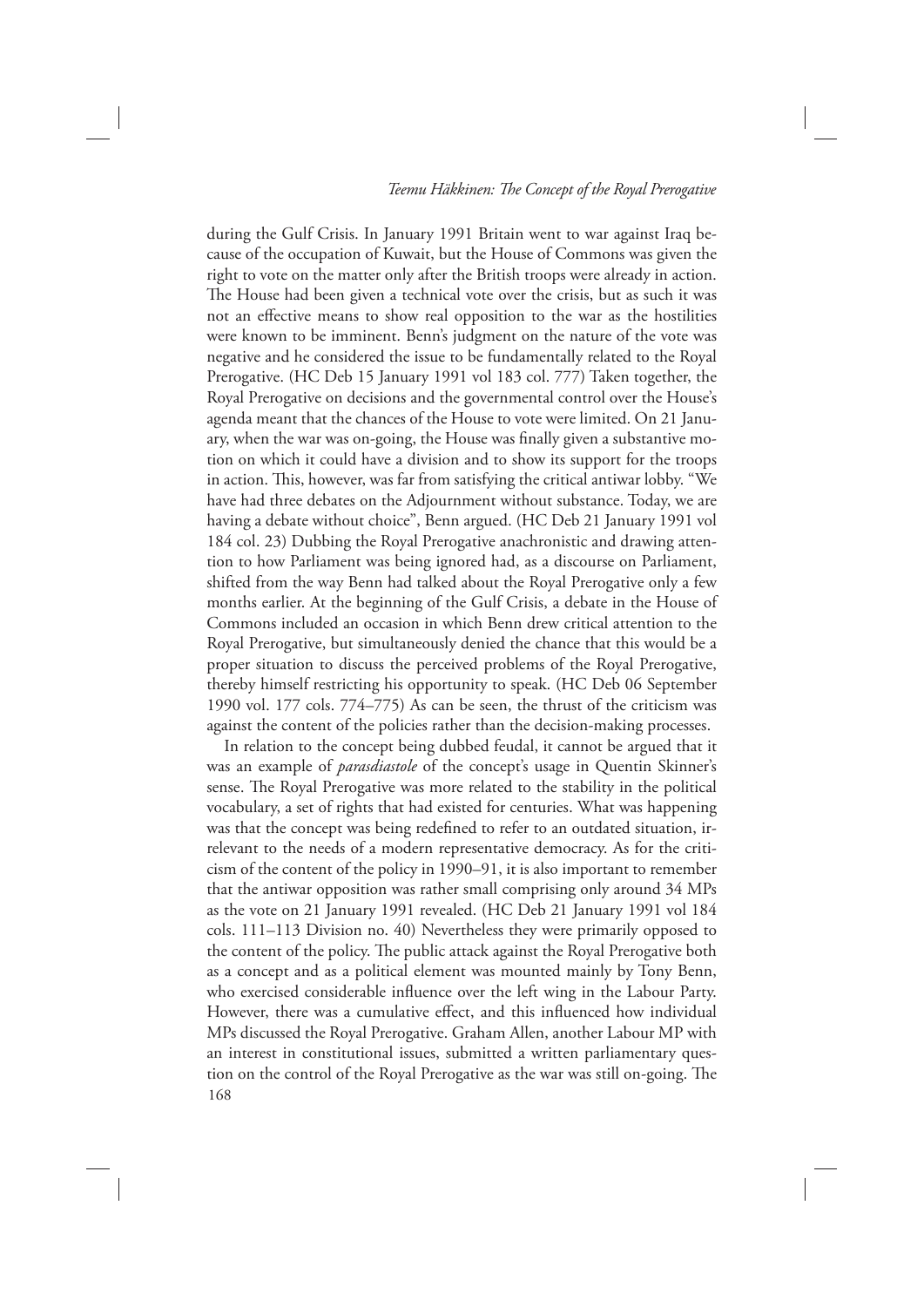answer to the question revealed that the Government was not willing to introduce any such convention that would have made it compulsory to notify Parliament when decisions were taken under the Royal Prerogative, nor would the Government introduce any specific legislation to make it a necessary requirement to consult the House of Commons before going to war. This was reminiscent of the ideas of the prime ministers both in 1957 and in 1981 and typical of the traditional thinking: why should the Royal Prerogative be changed since the Government continued to rely on the support of Parliament? (HC Deb 28 January 1991 vol 184 cols. 374-5W) Nevertheless, the use of the concept in argument that either a) challenged the content of the Government's policy or, b.) challenged the legal instrument the concept represented provided a way to imbue the concept with negative connotations.

As for the institutional context and its possibilities and limitations, the attention should focus on how the opposition was able to act; those addressing the problems of the Royal Prerogative were, in most cases, members of the opposition. The Government was clearly reluctant to introduce legislation outside its public agenda, set often at the beginning of the parliamentary sessions. The opportunity to hold debates on a certain theme was limited since only a small portion of the parliamentary calendar was reserved for debates initiated by the opposition. For example, in the session of 1988–1989 there were 20 Opposition Days available, divided among the various opposition groups. (Poyser 1991, 12–14, 20–21) Non-governmental motions under foreign affairs had provided some means to address the issue, although the adjournment debates initiated by backbencher members were able to add further chances to raise important matters. A similar policy continued during the time period analysed. The Speaker of the House logically had an extensive role in deciding who was given a chance to speak, but it appeared that those individuals who might publicly criticize the Royal Prerogative, like Tony Benn, were indeed afforded opportunities to speak. In addition to the debates, the parliamentary questions, presented either orally during Question Time once a week (twice a week during Tony Blair's premiership) or in written format throughout the session, provided a continuing opportunity to bring the Royal Prerogative under discussion or at least to comment on it.

Nevertheless, did it appear that parliamentary control over the Royal Prerogative had become a more generally discussed matter but was this related to the Gulf Crisis? Partially yes, since the war had shown how the Government could exercise power without parliamentary approval and the use of the concept was related to arguments concerning defence and foreign policy. However, in other contexts of the time, the main attention focused on democratic deficits occurring elsewhere. Britain's entry into the Exchange Rate Mechanism in October 1990 showed that not only was European economic integration advancing, but also that it could be advancing through governmental de-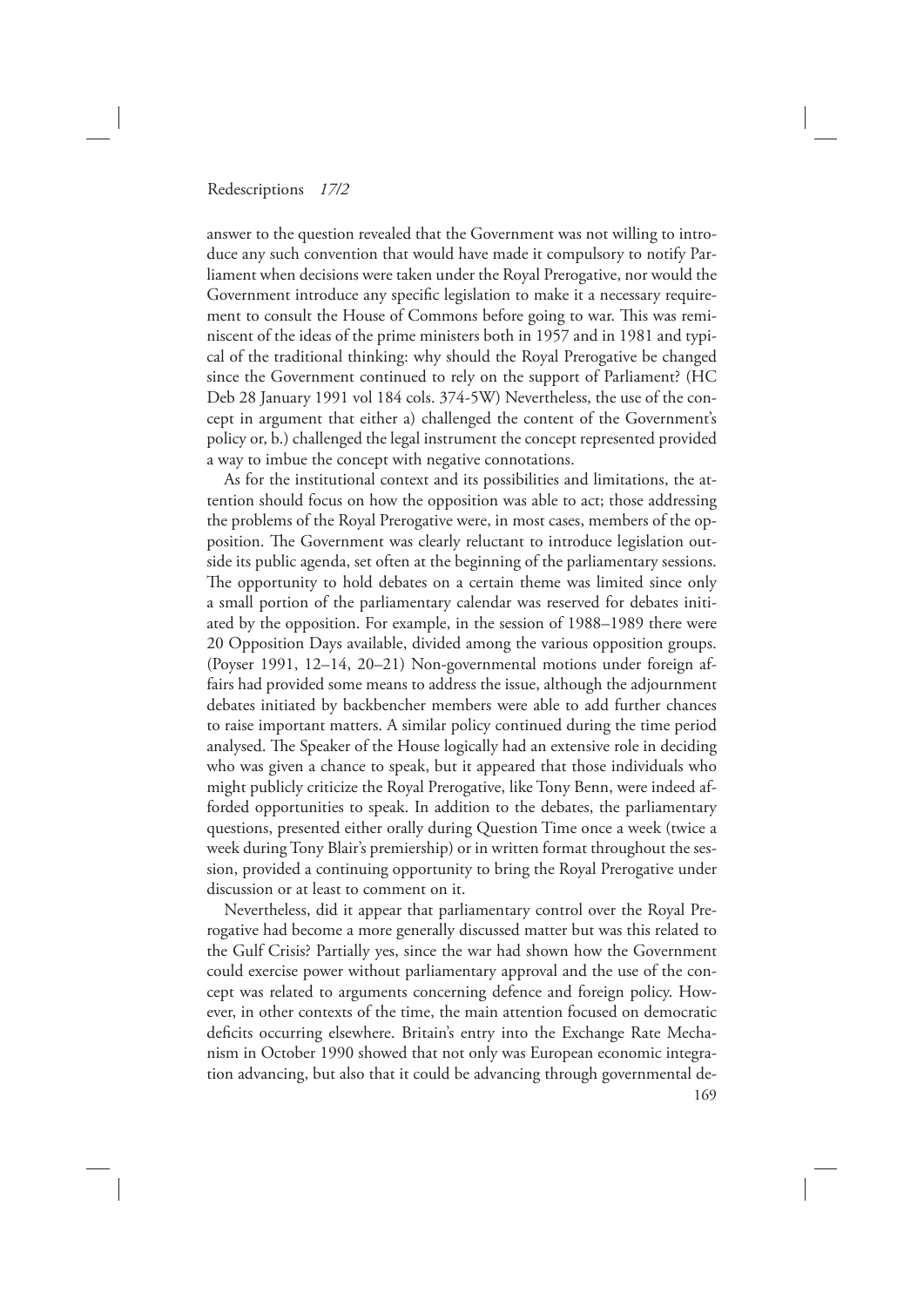cisions. The Royal Prerogative also gave the right to exercise power in this field. In addition to this understanding, a MORI poll, published on 11 May 1991, clearly showed that the public was expecting an electoral reform that would lead to a system of proportional representation; an issue the Labour Party was demanding. (Linton 1991, 7) To sum up, what was happening was that the increasing awareness of how the nation's defence policy was being decided coincided with perceptions of how the foreign policy decisions were taken as a whole, and it all came down to the concept of the Royal Prerogative that was defining this use of power.

This mood was noted a week later in the debate in the House of Commons on constitutional reform, a debate initiated by backbencher Archy Kirkwood MP (LibDem., Roxburgh and Berwickshire) that featured many aspects of the constitution, and especially foreign policy decision-making in Britain. However, in several speeches, the Royal Prerogative was considered to represent highly negative aspects in executive decision-making, the lack of accountability and parliamentary control. The answer to the question as to how these problems should be dealt with differed, but the view in general was similar. (Benn, Darling, Trimble HC Deb 17 May 1991 vol 191 cols. 551, 561, 577, 599) The Royal Prerogative had both conceptual and constitutional significance that was considered to be in contrast to visions of representative democracy in Parliament. The political system of the time also had its defenders, and these views clashed. In 1993 the Royal Prerogative to conclude treaties with foreign countries was curtailed through legislation; it was made a necessary requirement to have the approval of parliament before Britain could join the third phase of economic and monetary union taking place in Europe. (HC Deb 24 March 1993 vol 221 col. 600W) The discussion on European integration is important to understand in relation to the analysis of the role of Parliament in time of crisis, because it was the same set of powers that defined the roles in both areas of decision-making. Even the critics of the Royal Prerogative only occasionally made distinctions between different areas of its application and treated the Royal Prerogative as a multifaceted problem, but an opportunity to see part of the Royal Prerogative placed under parliamentary control raised the question whether such reform could also be implemented in other parts of this set of powers.

170 In an adjournment debate, John Garrett (Lab., Norwich, South), the initiator of the debate argued in 1993 that around 1,400 orders had been made under the Royal Prerogative, including issues like the appointment of governors of universities but also issues that related either to international obligations or to citizens' rights. Garrett linked this set of rights to royal absolutism exercised by the Government. (HC Deb 21 April 1993 vol 223 cols. 485–487) The Government's representative referred to the fact that the Government was dependent on parliamentary support; furthermore, the Royal Prerogatives had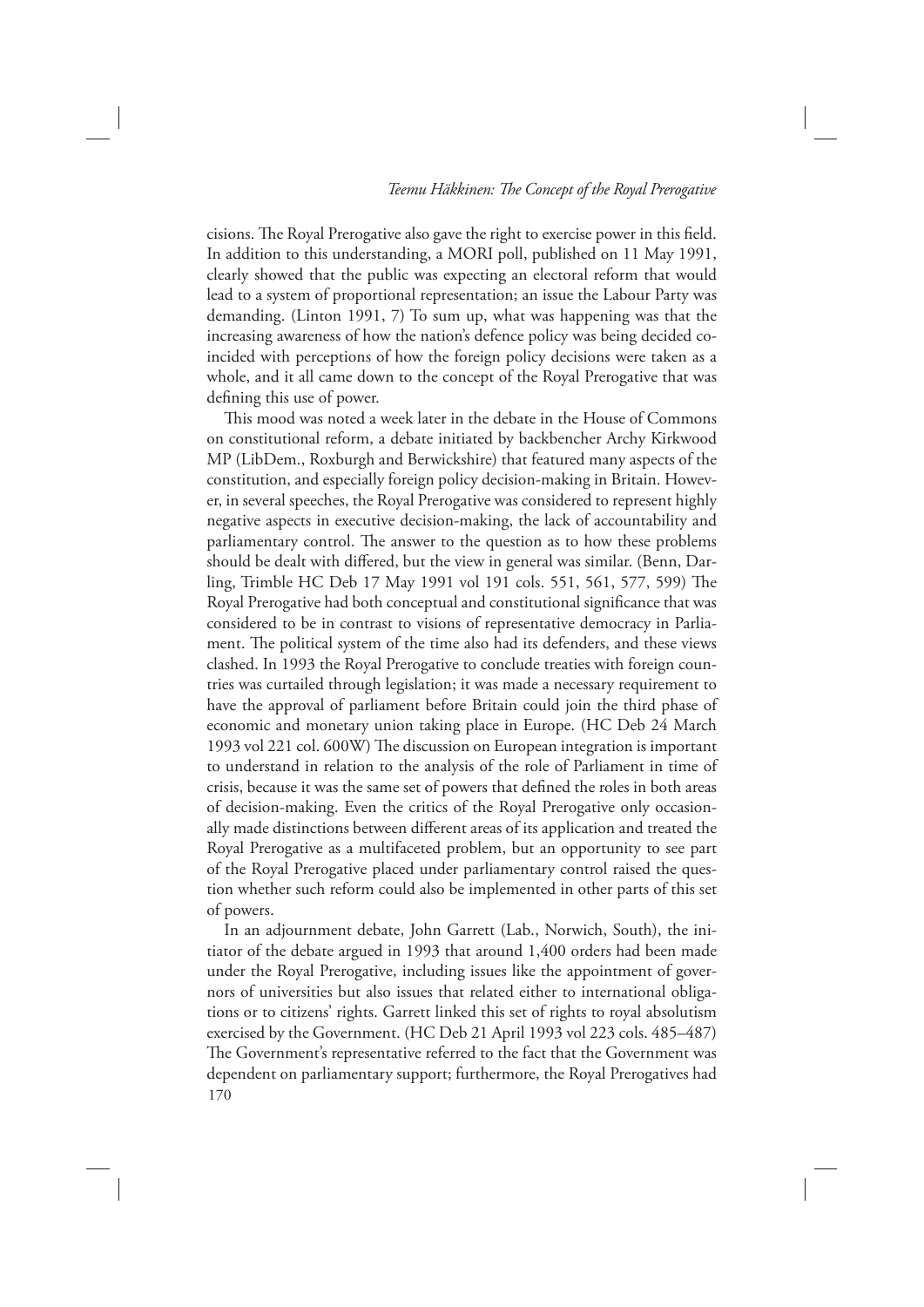been quite similar for centuries when it came to scope or the exercise of these rights. (Wardle HC Deb 21 April 1993 vol 223 cols. 488–492)

Even for the needs of political discussion in Parliament, the concept of the Royal Prerogative was difficult to define. Outside the House of Commons, the Lord Privy Seal Viscount Cranborne defined them as an answer to a written question submitted by Lord Jenkins of Putney within the House of Lords. Viscount Cranborne defined them as: "...those residual powers, rights, immunities and privileges of the Sovereign and of the Crown which continue to have their legal source in the common law and which the common law recognises as differing significantly from those of private persons." Camborne also talked about which rights remained important in 1994: "Examples of areas where the Royal Prerogative remains important include the conduct of foreign affairs, the defence of the realm and the regulation of the Civil Service." Furthermore, they were exercised by ministers who were accountable to Parliament. (HL Deb 01 December 1994 vol 559 col. 49WA) This was an important parliamentary question, because it served to remind the MPs of the unclear scope and extent of the Royal Prerogative. If the definition of the Royal Prerogative was problematic, it was no wonder that it was difficult to discuss in political communication. Furthermore, the Labour Party had adopted the Royal Prerogative into its reformist programme, but what happened?

When the party achieved victory in the 1997 general elections, it failed to adhere to its earlier position. In the new Labour Government's otherwise reformist programme, the focus was on reforming various parts of the political system. The Royal Prerogative, however, was a matter of its own and quite different. "There are no plans at present to legislate on matters dealt with under the Royal Prerogative." Prime Minister Tony Blair answered Norman Baker (Lib-Dem., Lewes) in 1998, when Baker enquired about whether the Government was planning to introduce changes to the Royal Prerogative. (HC Deb 12 March 1998 vol 308 col. 279W) Jack Straw, Home Secretary from 1997 to 2001, had called for the abolition of the Royal Prerogative in 1994, but the political reality of life in the Government showed that it was difficult to actually get rid of these ancient rights. (Straw 1994, 127–129) The Royal Prerogative was too important for the daily exercise of ministerial power, but the political climate had gradually resulted in more and more opinions in favour of the reform; a cumulative effect that was linked to the concept. In terms of the deployment of the armed forces, the Royal Prerogative was a thing of its own and was inextricably linked to the existence of on-going military operations and was also to the question of how the British armed forces would perform. Rodney Brazier noted in 1998 that "No one could seriously suggest that the royal prerogative should be abolished as a historical anachronism." It was too important for daily ministerial power. However, even he conceded that not all of the Royal Prerogatives were justifiable, and defence was named as one such area. (Brazier 1998, 103–105)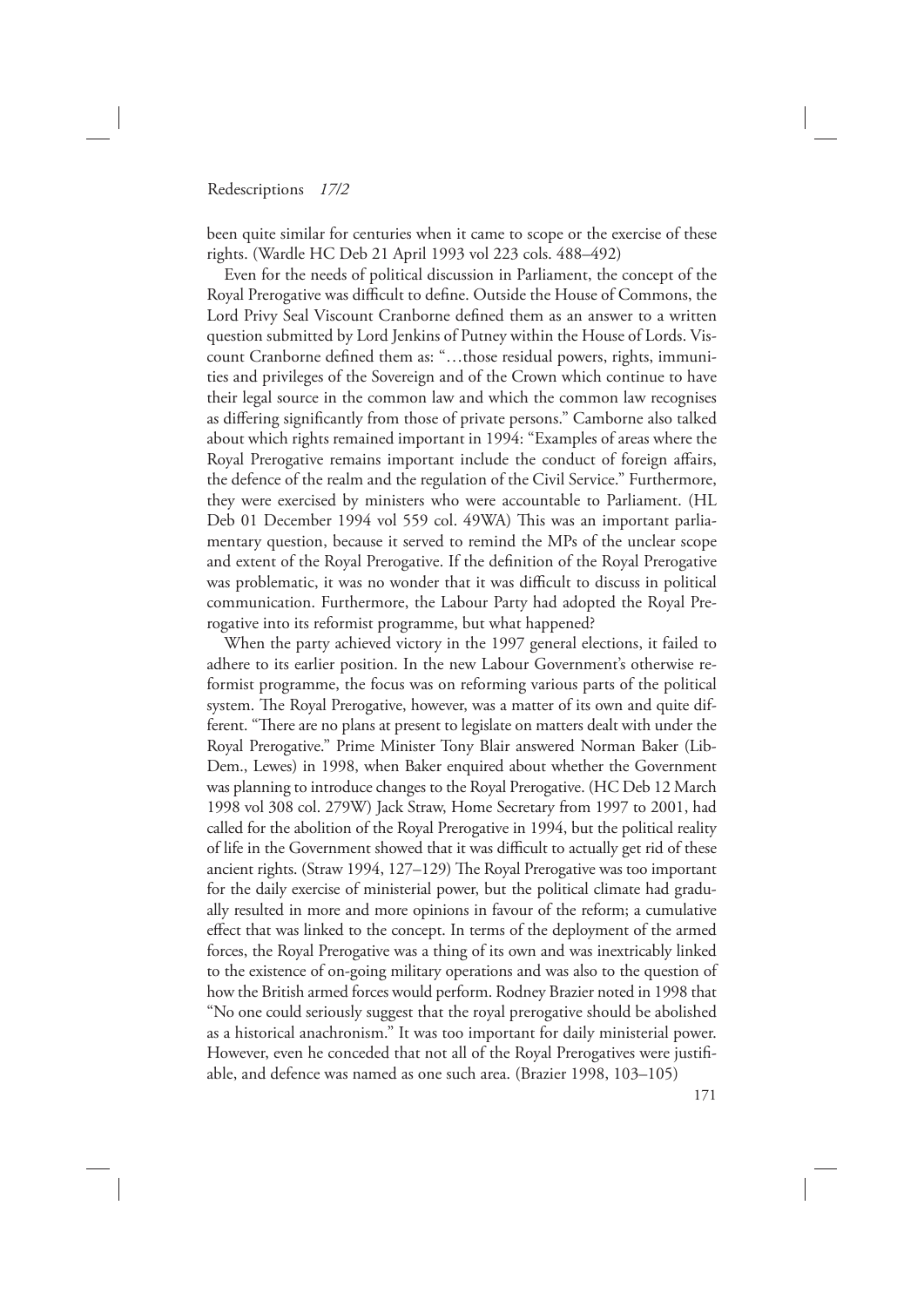The change in political practice had to be found in other issues than the reform of the legal significance of the Royal Prerogative. As a result, the attention was directed away from this contested concept. If the Royal Prerogative was a complex issue, the context-contingent chances of making distinctions within the Royal Prerogative to different exercisable areas were useful in providing opportunities to not only to address that particular area of policy, but also to generate discussion relating to that specific area of decision-making. In this respect, the Kosovo War in 1999 afforded an opportunity to see how the decision-making was carried out in relation to the use of the armed forces as a part of an international coalition, and the experience was a bad one. Considering it a short-term military operation, the Government did not involve the House of Commons in the decision-making process in terms of voting. This gave rise to criticism that influenced the discussion on the Royal Prerogative. In April 1999 the Liberal Democrat spokesperson for foreign affairs, Menzies Campbell, declared that the current constitutional reform dealing with devolution of power to Scotland and Wales could also include the reform on the way the armed forces were used. (HC Deb 19 April 1999 vol 329 col. 590) In May 1999 a debate on parliamentary democracy was held and Benn, with two others, drew attention to the way in which the Royal Prerogative was again used to wage war without explicit parliamentary consent. Benn even presented his draft bill that would have made it necessary in the future to secure parliamentary consent before embarking on war. (Benn, Tyler, Bruce HC Deb 13 May 1999 vol 331 cols. 498–500, 505, 513)

Earlier, in January 1999, another Labour MP, Tam Dalyell, had unsuccessfully tried to curtail the Royal Prerogative to use force against Iraq by means of legislation. However, the passing of this draft Bill entailed the royal assent. This was an acceptance rather difficult to obtain, at least in such a matter not supported by the Government. The royal assent was also an institutional constraint that limited the abilities to proceed with Private Members' motions. (HC Deb 26 January 1999 vol 324 cols. 146–7; HC Deb 16 April 1999 vol 329 col. 541) Nevertheless, efforts like these could be used to try to limit the Royal Prerogative in its constitutional, legal meaning or at least to bring it under wider discussion. The Kosovo War produced one key aspect closely related to the role of Parliament but not to the Royal Prerogative: when the Foreign Affairs Committee later conducted an enquiry into the war, it explicitly recommended that in the future a vote in the House of Commons should be held if troops were at war. The role of Parliament was now interpreted to be linked to the right to vote. (House of Commons Foreign Affairs Committee 2000, paragraph 166)

172 Nevertheless the idea of making the executive more accountable to Parliament persisted in the Labour Government since 1997. In the Cabinet, Robin Cook, who served as Foreign Secretary from 1997 to2001 and later as the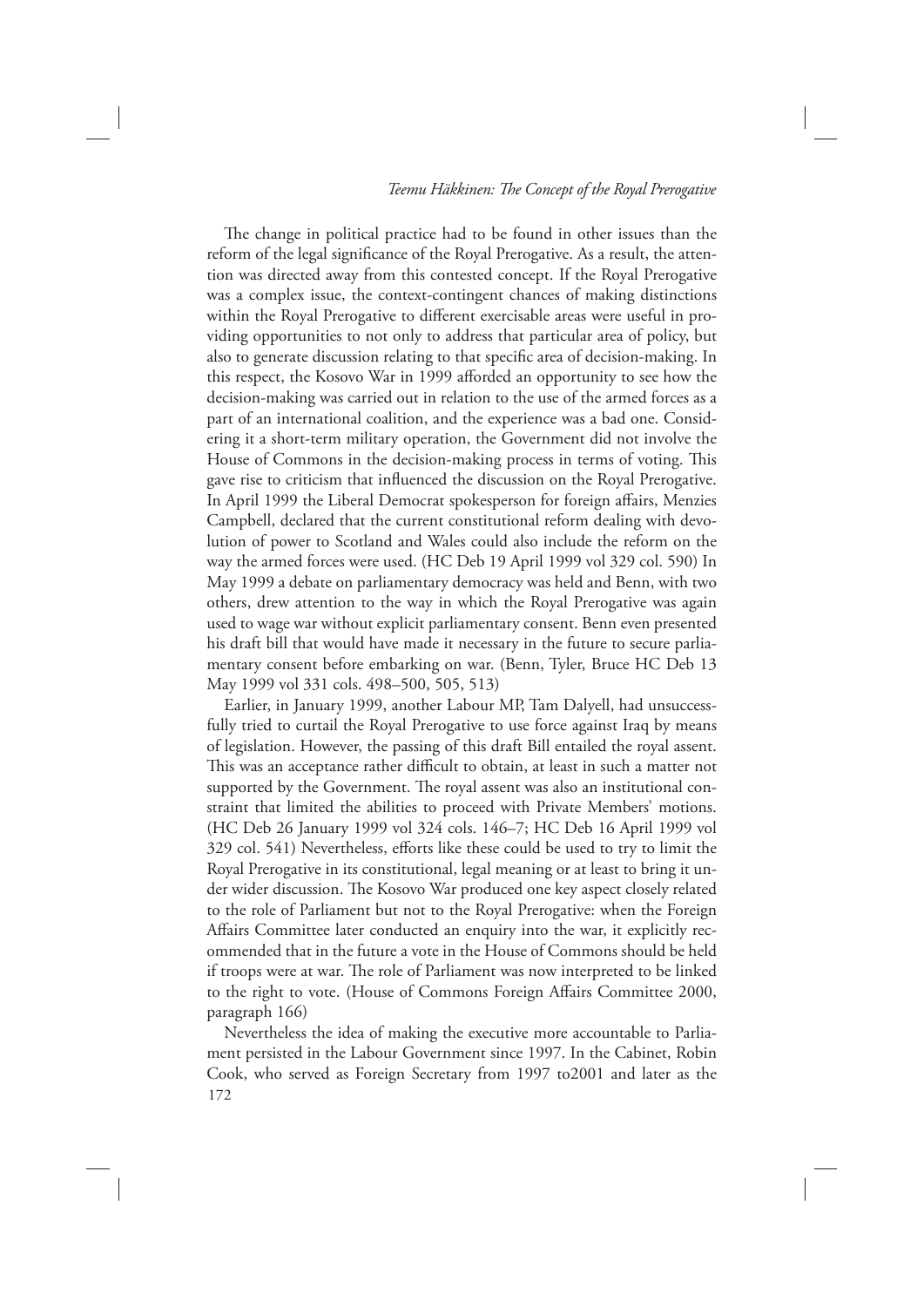Redescriptions *17/2*

Leader of the House from 2001 to 2003, indicated his readiness to curtain the executive authority. During the oral questions in February 2002, Jeremy Corbyn (Lab., Islington North) asked about bringing the use of the Royal Prerogative under parliamentary scrutiny. Cook replied that he was "always open to constructive ideas on strengthening scrutiny." (HC Deb 12 February 2002 vol 380 col. 68) However, Corbyn expressed his satisfaction with this kind of formulation, to which Cook replied,

"I thought that I had crafted an open and welcoming answer on which my hon. Friend could build. (...) There can be no question of the Prime Minister or any other Minister of the Crown acting under the royal prerogative in a way that is unacceptable to the House of Commons. They would be very quickly brought to book by the House, and rightly so." (HC Deb 12 February 2002 vol 380 cols. 68–9)

This support from the Cabinet would prove important later in 2002, when, after the 9/11 terrorist attacks on the United States, the likelihood of war against Iraq rapidly increased.

#### **What, if not a constitutional change?**

In relation to the run-up to the war in Iraq in 2002–03, it was not a discussion on the Royal Prerogative, but rather a discussion on parliamentary convention: would the House of Commons have a chance to vote on going to war or not, and would it have a chance to vote before the use of military force? As a result of parliamentary pressure, this right was given in autumn 2002 if the conditions for the security of the armed forces were met. (HC Deb 25 November 2002 vol 395 col. 57) In the Cabinet, Robin Cook had secured this broad parliamentary role as he rejected the likelihood of a war without prior parliamentary support. (Ahmed 2002, 4) On 21 October Prime Minister Tony Blair had rejected the idea of requiring formal parliamentary approval for the use of the Royal Prerogative to wage war. It was an answer to a written question submitted by Graham Allen, an MP known to be keen to reform the political system. (HC Deb 21 October 2002 vol 391 col. 78W) The question of prior parliamentary approval was linked to the international context, in which the Congress in the United States had authorized the potential use of force against Iraq on 10 October. Despite the different political systems of the United States and Britain, why was no similar procedure, a decision by Parliament, possible in the United Kingdom? (The United States Congress 2002; Dalyell HC Deb 29 October 2002 vol 391 col. 683)

As the policy to disarm Iraq of its alleged weapons of mass destruction was considered controversial, the attention was directed to the right to vote. This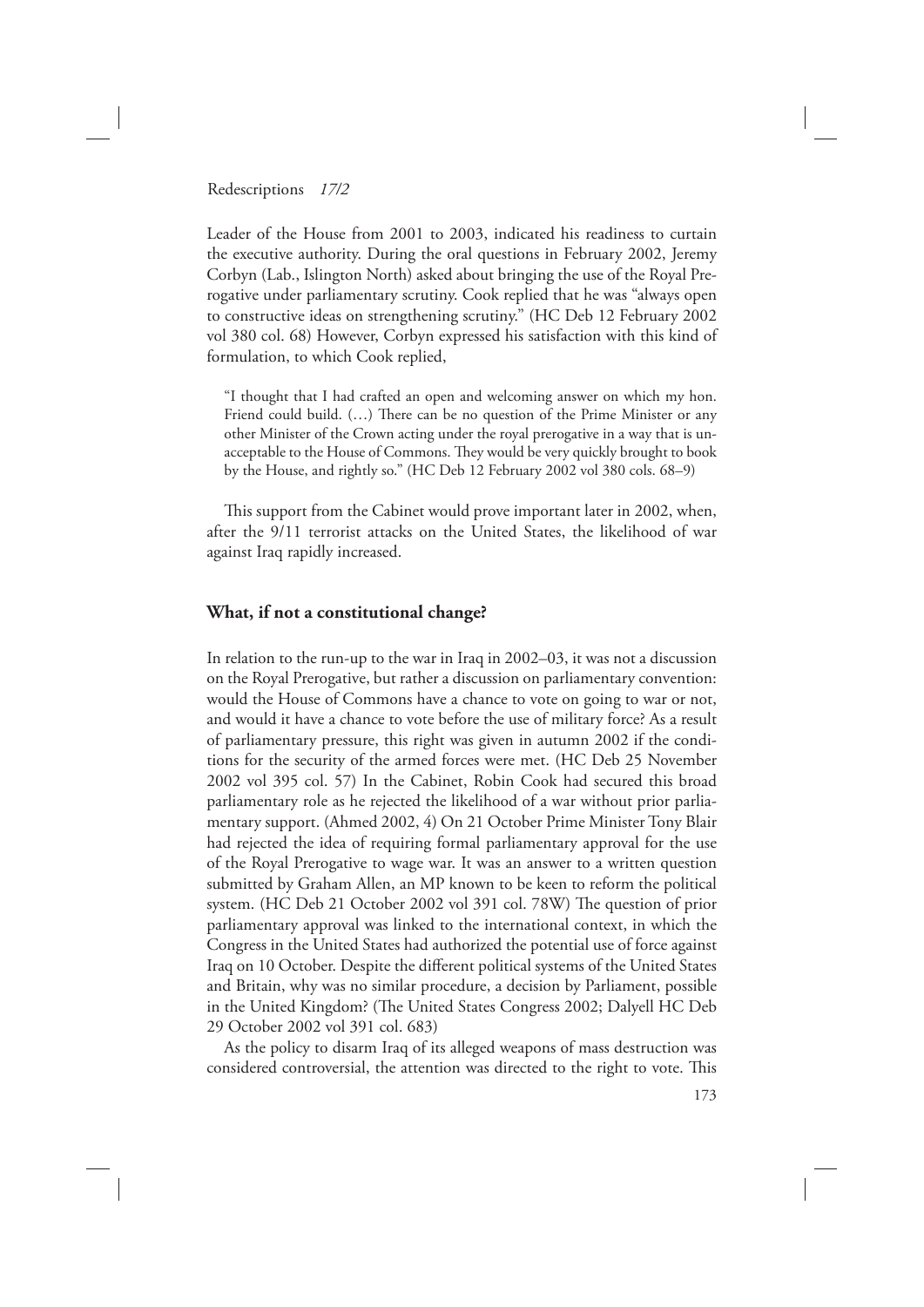prompted a logical question as to whether the situation lead to an actual constitutional change in which the Royal Prerogative to deploy troops, deemed to be contrary to the principles of modern representative democracy, would be placed under parliamentary control. After months of political discussion, Prime Minister Tony Blair again rejected this view in January 2003. He answered a direct question on whether the Royal Prerogative should be modified, during a hearing in the Liaison Committee, that:

"So I think that even though it may be strictly true to say that the Royal Prerogative means you do it and in strict theory Parliament is not the authority, in the end Parliament is the authority for any Government, and I cannot ----- I mean, can you honestly imagine a set of circumstances in which the Government is defeated by Parliament over a conflict and says, 'Well, I'm just ignoring that'?" (House of Commons Liaison Committee 2003, Q126)

Blair's response was one of the traditional views. He considered that Parliament as an overall authority would be sufficient. Surprisingly however, this was the only occasion when the matter was openly discussed between the Prime Minister and the key political figures (the Liaison Committee consisted of the chairmen of select committees). The institutional context provided different means to discuss the Royal Prerogative but in practice the members were inclined to discuss the concept either through written questions or during more general speeches delivered in debates. The oral questions had the best opportunity to elicit direct comments from the Government, but this instrument was seldom used. Nevertheless, it was the possibility of war against Iraq that led to a more open discussion of the concept in addition with the open discussion on the role of Parliament. In terms of the committee level, the appearance of the Prime Minister before the Committee was unprecedented, and initiated in early 2002 after the Prime Minister's suggestion that he should participate in a hearing in the Liaison Committee twice a year to discuss both domestic and international affairs. (Liaison Committee 2002, 5)

However, despite Blair's reluctance to introduce limitations, the Royal Prerogative was unable to escape the power of precedent despite the Government opposing any changes. If invoked once, why would such a decision to deploy troops not require parliamentary consent in the future as well? (See Mills 2013, 1–4) If it was viewed by the supporters of the stronger role of Parliament as precedent, it was difficult to bypass – the more so when a similar vote was again held in August 2013 in relation to the Syrian Civil War that related to obtaining parliamentary approval before embarking on any military action in a foreign country. (HC Deb 29 Aug 2013, Vol. No. 566, Part No. 40, col. 1551) In practice such a convention limited the Government's capabilities to exercise its Royal Prerogative rights. To consider the meanings of the concept, its being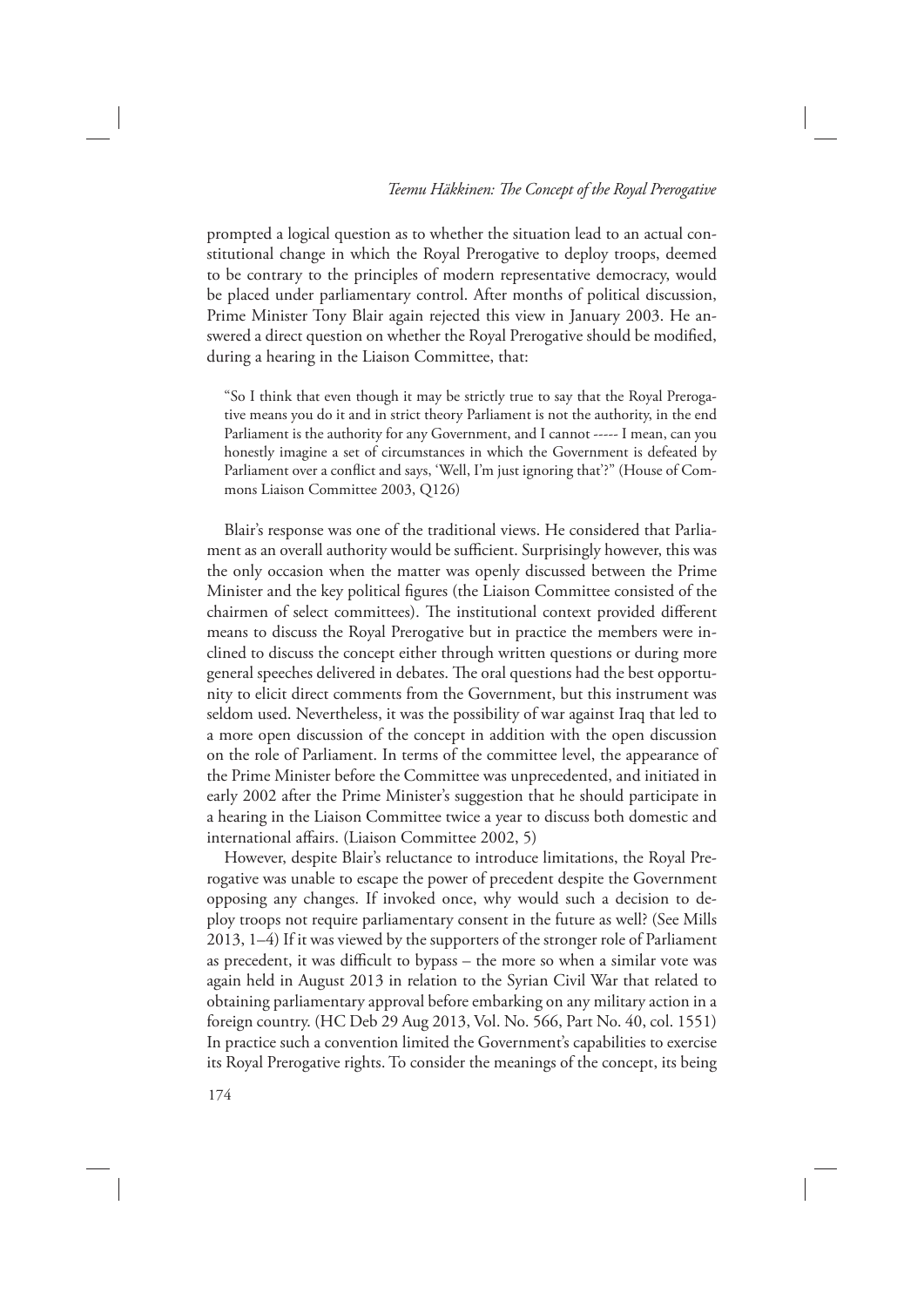outdated in a modern representative democracy now also received this broadly accepted status at the official level.

It was a discursive process that redefined the role of Parliament, and this discursive process included the use of the concept of the Royal Prerogative in an argument that helped to shape the views on the political system as a whole. The process also included how other politicians responded to these views and how the cumulative use of arguments addressing the problems of the political system led to concessions from the Government's side; the deployment of troops was one but an important side issue in the whole discursive process of how the political system was viewed.

In considering the use of military force as a political option, the changing circumstances had a profound impact on the ways in which the role of Parliament was addressed; the idea to use the British armed forces for reasons other than selfdefence needed justification, and this process of justifying the decisions led to Parliament not only receiving but also demanding a major role. This was an idea that was also seen to have a logical connection to constitutional change.

Regardless of the circumstances, the discursive process to address the role of Parliament was related to the previous experience. Britain participated in several military conflicts between 1982 and 2003, which afforded opportunities for such scrutiny. It was a process that showed how commentary, especially on the Royal Prerogative rights, changed in different situations and how the previous experiences were used in the new situations. The situation in 1982 was one that emphasized the executive oriented decision-making during an armed conflict and that the Royal Prerogative powers could be used with very limited opposition. In 2002–2003, the executive right to use the Royal Prerogative was considered outdated when it came to the deployment of troops. This reflected a major shift in attitudes towards the roles of the legislative and executive branches, the concept being at the centre of the development.

In retrospect, the concept continued to be a subject of political discussion also after 2003. The conflicts in Libya and Syria revealed that the decisionmaking regarding the Iraq War was seen as a precedent which enjoyed the support of the Conservative Prime Minister David Cameron. In fact, when his Government's motion to take part in military action against the Syrian regime was defeated in the House of Commons on 29 August 2013, he ruled out the use of the Royal Prerogative. (Watt and Hopkins 2013) The premiership of Gordon Brown in 2007–2010 had featured an aim to bring the Royal Prerogative under parliamentary control; Jack Straw, who in 1997 had called for the Royal Prerogative to be abolished, announced in 2007 that the abolition of the Royal Prerogative was included in the Government's plan to achieve a further constitutional reform. (HC Deb 7 November 2007, Vol. No. 467, Part No. 2, col. 148) The change in the premier from a something of a traditionalist into one ready to bring the Royal Prerogatives under parliamentary control did not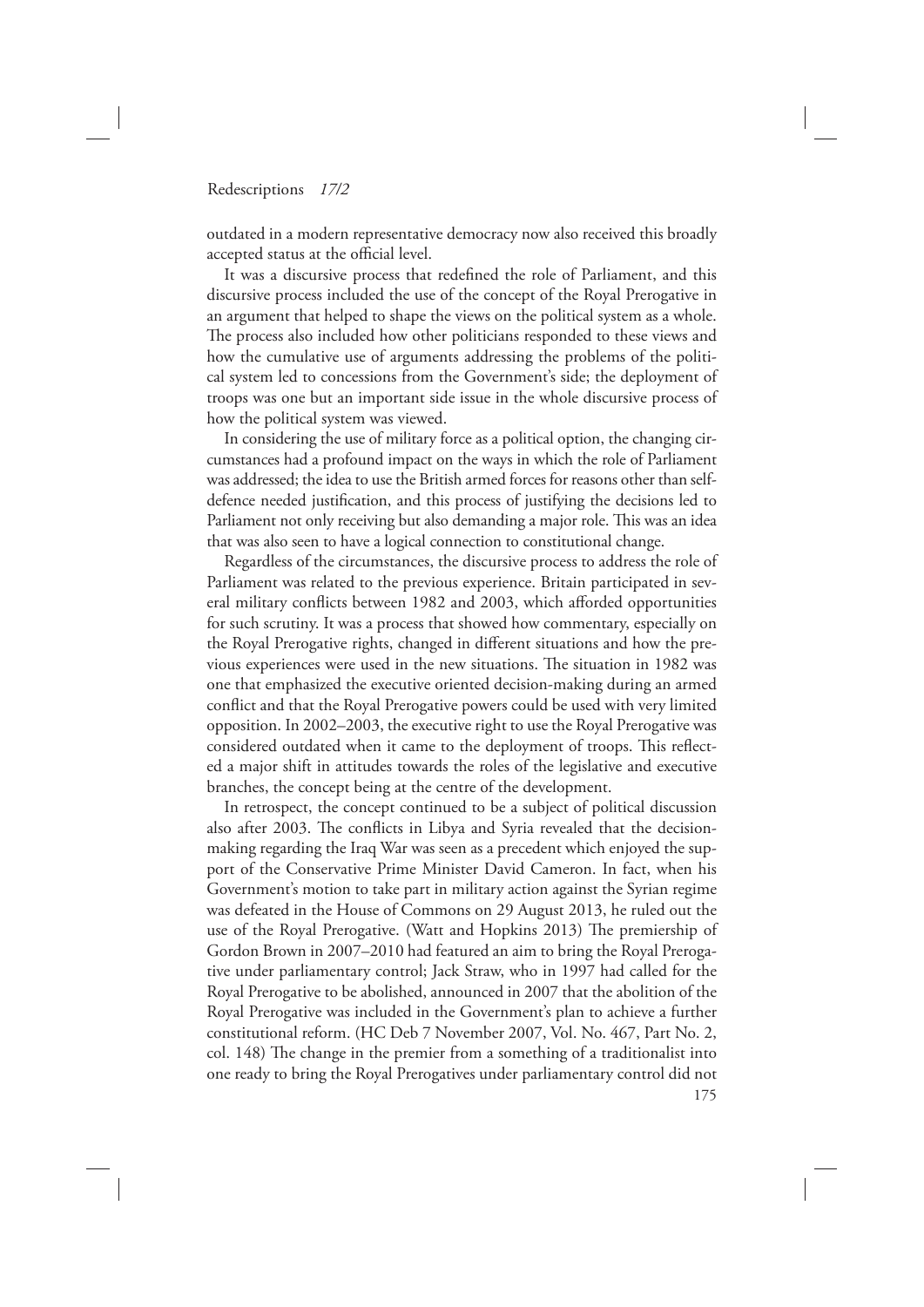lead to any actual changes; the legislation was never brought before Parliament. The following coalition Government of the Conservative and Liberal Democrat Parties was likewise unable to introduce any such legislation that would seriously limit its executive powers. Nevertheless, it can be argued that even if the parliamentary convention in relation to the deployment and the use of the armed forces in a foreign country had changed, the same did not apply to the legal significance of the Royal Prerogative. Dubbed outdated, it continued to furnish the key part of the executive decision-making power. Despite the concept being contested, the political realities limited the actual willingness to make any fundamental changes to the legal meaning of the concept.

# **Conclusion**

To conclude, this article argues that if a conceptual redefinition of a legislative concept did not lead to changes in the constitution, a similar change could be brought about by focusing on the political practice and conventions embedded in that concept. The Royal Prerogative was a concept that had both legislative significance in endowing the executive branch with certain powers but it also had a symbolic meaning. The attitude towards the concept may also have been critical before the 1980s, but it was in the 1980s that it was publicly discussed and attacked. Gradually the concept became increasingly associated with negative connotations; both in terms of quantity and content. As a part of the argumentation, the Royal Prerogative was linked to the ideas of control and accountability. Furthermore, in the criticism of this concept it was dubbed an anachronistic or simply outdated right that represented what was perceived to be wrong with the British political system. And as such, the concept was considered ripe to assume a different meaning in terms of its legal significance - the abolition of the whole Royal Prerogative rights system would have led to a question of how to place the monarchy within the entire political system. However, the concept was only a part of the problem and as such, the solution could be found in the other parts of the perceived problem. If the problem concerned the role of Parliament in decisions to deploy and use the troops of the armed forces, it was logical to seek other political alternatives to achieve a solution. Despite criticism of the royal prerogative, the *de facto* constitutional change was achieved through means other than actually reforming this set of ancient rights. It was the power of political precedent that led to reductions in the Royal Prerogative in the form of parliamentary convention. The pressure to give parliament the right to vote before embarking on military hostilities was maintained in the various forums of Parliament, but especially in the plenary sittings. Ultimately, the concept was not the main issue; it was parliamentary practice that mattered most.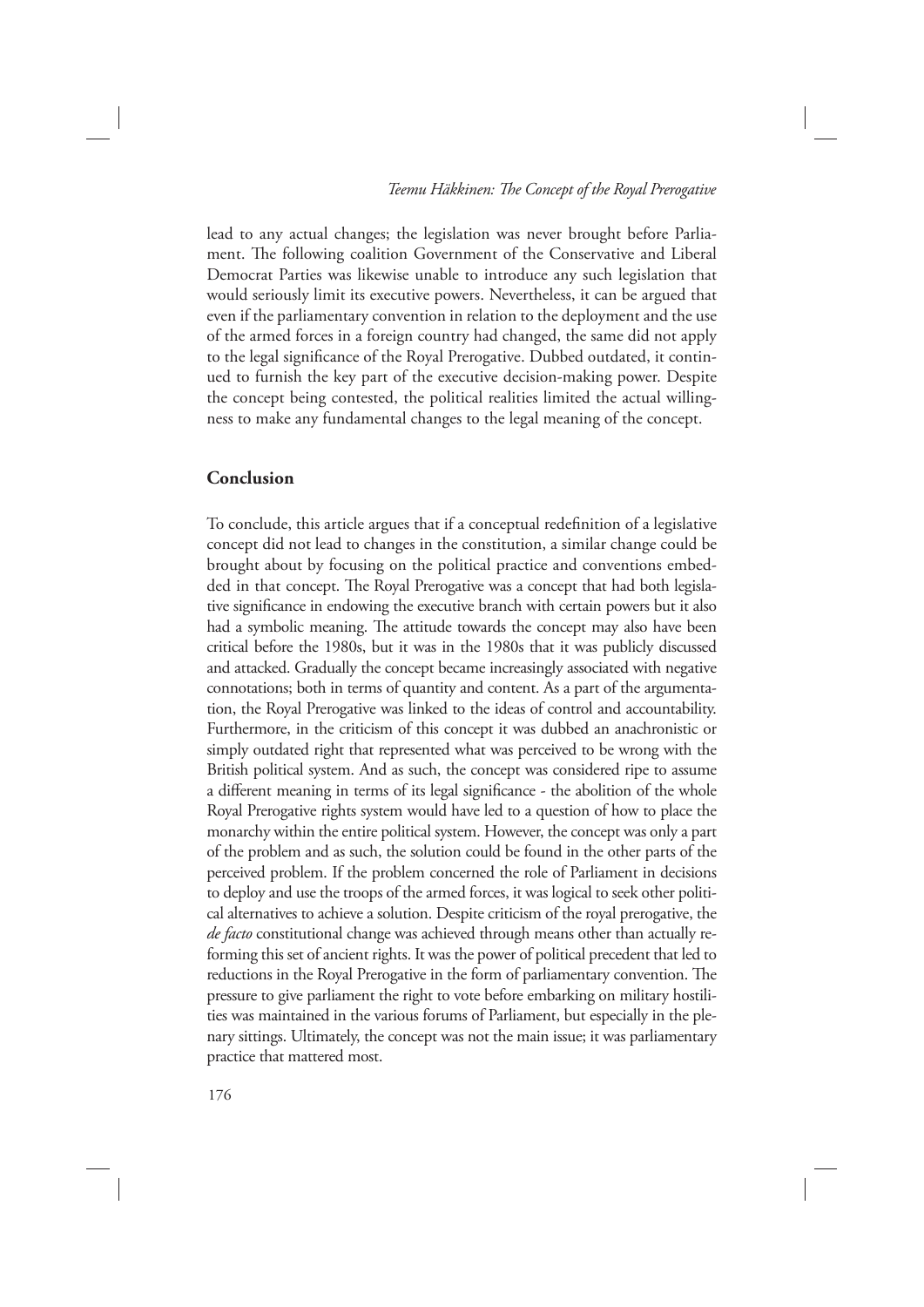Redescriptions *17/2*

## **References**

- AHMED, Kamal 2002. Robin Cook is criticised for 'unhelpful opinions' *The Observer*, 22 Sep 2002, 4.
- BAGEHOT, Walter [1873] 2000. *The English Constitution*. Kitchener, Canada: Batoche Books.
- BARNETT, Correlli 1970. *Britain and her Army. Military, Political and Social History of the British Army 1509–1970*. London: Cassell.
- BENN, Tony 1980. The Case for Constitutional Premiership. *Parliamentary Affairs*, Vol 33, Iss. 1, 7–22.
- BENN, Tony 1982. *Parliament, People and Power. Agenda for a Free Society*. London: Verso.
- BLICK, Andrew 2005. *How to go to War. A Handbook for Democratic Leaders. With a Foreword by Peter Hennessy*. London: Politico's.
- BRAZIER, Rodney 1998. *Constitutional Reform*. Oxford: Oxford University Press.
- DICEY, A.V. [1915] 2010. *Introduction to the Study of the Law of the Constitution*. 8th Edition. 1915: Macmillan. 2010: Indianapolis: Liberty Fund Inc.
- HOUSE OF COMMONS DEBATES. Historical Hansard 1803–2005. http://hansard.millbanksystems.com/ [Accessed 16–26 June 2014]. References are in a format that mentions HC Deb with volume and part information when available.
- HOUSE OF COMMONS DEBATES. Hansard (the Official Report) 1988–. http:// www.parliament.uk/business/publications/hansard/commons/ [Accessed 16–26 June 2014]. References are in a format that mentions HC Deb with volume and part information when available.
- HOUSE OF COMMONS FOREIGN AFFAIRS COMMITTEE 2000. *Kosovo. Report and Proceedings of the Committee.* Session 1999–2000. Fourth Report. HC 28- I. Prepared 7 June 2000. http://www.publications.parliament.uk/pa/cm199900/ cmselect/cmfaff/28/2802.htm [Accessed 18 March 2014].
- HOUSE OF COMMONS LIAISON COMMITTEE 2002. *Evidence from the Prime Minister. Report, together with Proceedings of the Committee, Minutes of Evidence and Appendices*. Session 2001–02. First Special Report of Session 2001–02. HC 984. Ordered by the House of Commons to be printed 20 June 2002. London: The Stationery Office. http://www.publications.parliament.uk/pa/cm200102/ cmselect/cmliasn/984/984.pdf [Accessed 30 July 2014].
- HOUSE OF COMMONS LIAISON COMMITTEE 2003. Session 2002–03. Minutes of Evidence 21 Jan. 2003. http://www.publications.parliament.uk/ pa/cm200203/cmselect/cmliaisn/334-i/3012101.htm [Accessed 22 November 2013].
- HÄKKINEN, Teemu 2014. *The Royal Prerogative Redefined. Parliamentary Debate on the Role of the British Parliament in Large-scale Military Deployments, 1982-2003*. Jyväskylä Studies in Humanities 224. Jyväskylä: University of Jyväskylä.
- IHALAINEN, Pasi 2010. *Agents of the People. Democracy and Popular Sovereignty in British and Swedish Parliamentary and Public Debates, 1734–1800*. Leiden and Boston: Brill.
- JOHNSON, Robert David 2006. *Congress and the Cold War*. New York: Cambridge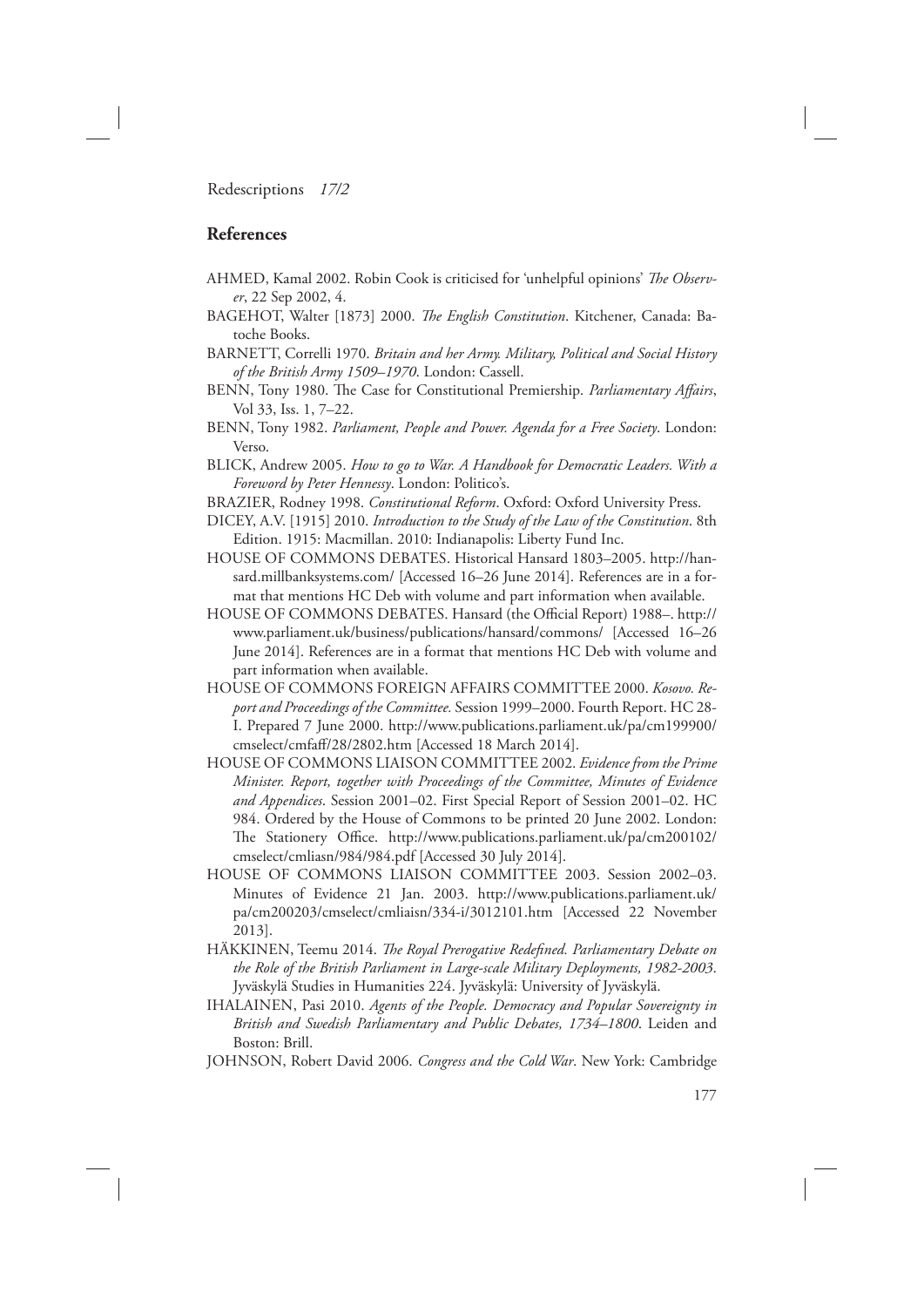University Press.

- JUPP, Peter 2006. *The Governing of Britain 1688-1848*. *The Executive, Parliament and the People*. London and New York: Routledge.
- KOSELLECK, Reinhart 1996. A Response to Comments on the Geschichtliche Grundbegriffe. Translation by Melvin Richer and Sally E. Robertson. In Hartmut Lehmann and Melvin Richter (eds.), *The Meaning of Historical Terms and Concepts. New Studies on Begriff sgeschichte*. Occasional Paper No. 15. Washington, D.C: German Historical Institute, 59-70. http://www.ghi-dc.org/publications/ ghipubs/op/op15.pdf [Accessed 5 August 2014].
- KRONLUND, Anna 2013. *Parliamentary Oversight of the Exceptional Situations in a Presidential System. Debating the Reassertion of the Constitutional Powers of the US Congress*. Jyväskylä Studies in Education, Psychology and Social Research 468. Jyväskylä: University of Jyväskylä.
- KYLE, Keith [1991] 2011. *Suez. Britain's End of Empire in the Middle East*. London and New York: I.B. Tauris.
- LABOUR PARTY 1989. *Meet the Challenge, Make the Change. A New Agenda for Britain*. London: Labour Party.
- LAI, Brian and Reiter, Dan 2005. Rally 'Round the Union Jack? Public Opinion and the Use of Force in the United Kingdom, 1948–2001. *International Studies Quarterly*, Vol. 49, No. 2, Jun 2005, 255–272.
- LINTON, Martin 1991. Promise on Voting Reform Could Deliver Labour Election Victory, says MORI Poll. *The Guardian*, 11 May 1991, 7.
- MATZ, Johan 2013. Parliamentary Decision Making and Foreign Policy: Sweden's Participation in International Armed Missions and the Crucial Role of the Riksdag. *Parliaments, Estates and Representation*, Vol. 33, No. 2, 2013, 186–201.
- MILLS, Claire 2013. *Parliamentary Approval for Deploying the Armed Forces: An Update*. House of Commons Library Standard Note SN05908. http://www.parliament.uk/briefing-papers/SN05908.pdf [Accessed 27 June 2014].
- NORTON, Philip 2011. Introduction: A Century of Change. *Parliamentary History*, Vol. 30. Iss. 1, 2011, 1–18.
- OMOND, John Stuart [1933] 2009. *Parliament and the Army 1642–1904*. Cambridge: Cambridge University Press.
- PALONEN, Kari 2008. Speaking pro et contra. The Rhetorical Intelligibility of Parliamentary Politics and the Political Intelligibility of Parliamentary Rhetoric. In Suvi Soininen and Tapani Turkka (eds.), *The Parliamentary Style of Politics*. Helsinki: The Finnish Political Science Association, 82-103.
- PALONEN, Kari 2012. *Parlamentarismi retorisena politiikkana*. Tampere: Vastapaino.
- POCOCK, J.G.A. 1973. Verbalizing a Political Act. Toward a Politics of Speech. *Political Theory*, Vol. 1, No. 1, 27–45.
- POCOCK, J. G. A. 1988. *Politics, Language and Time. Essays on Political Thought and* History. Chicago and London: The University of Chicago Press.
- POYSER, Crispin 1991. Proceedings on the record: the floor of the House, the Foreign Affairs Committee and other committees. In Charles Carstairs and Richard Ware (eds.) *Parliament and International Relations*. Milton Keynes and Philadelphia: Open University Press, 8–36.